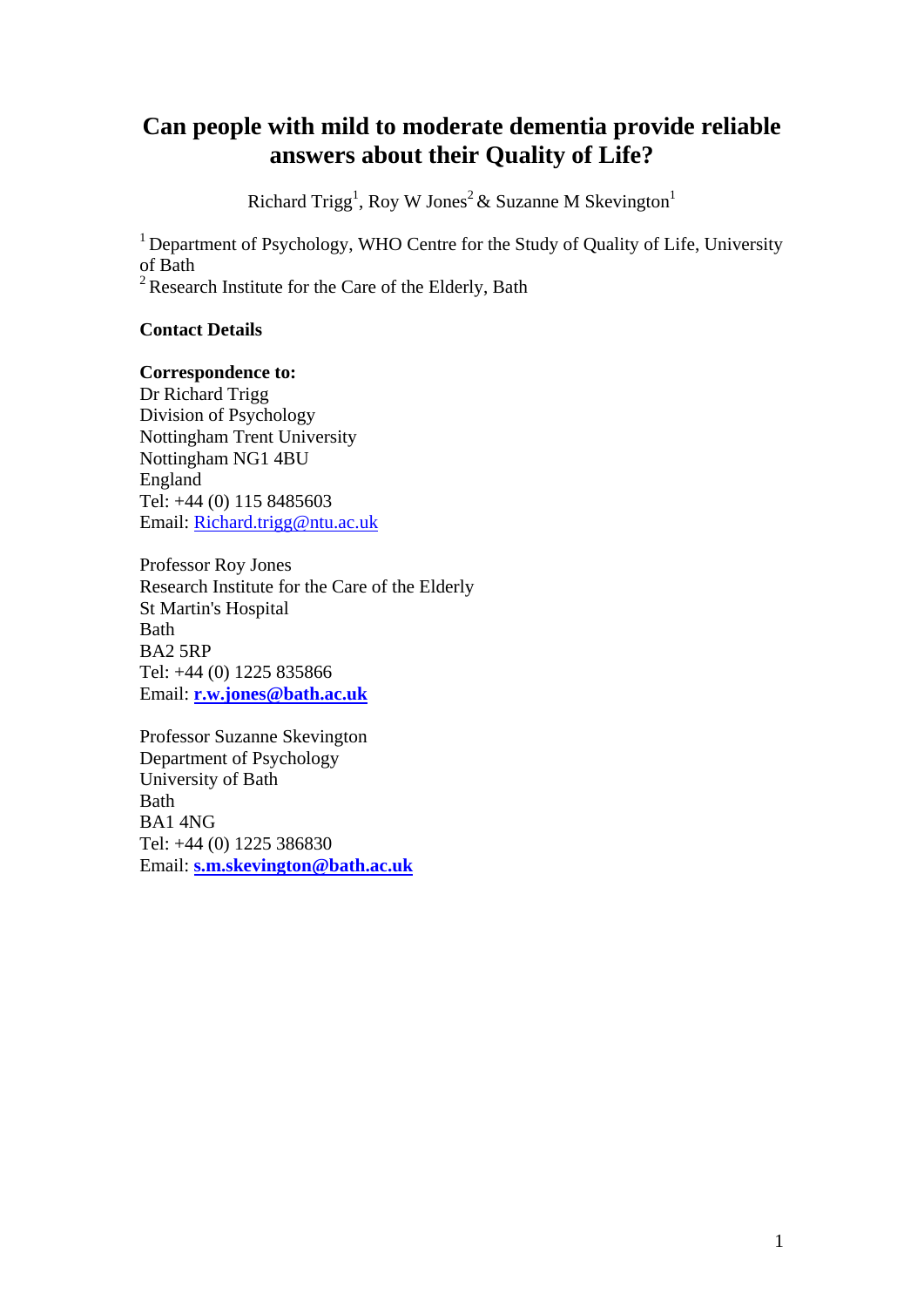Abbreviated Title: Reliability of self-report QoL in dementia

Word count  $= 2579$ 

# **Key words**

Dementia, Quality of Life, Outcome assessment, Reproducibility of results

## **Key Points**

- Subjective accounts of quality of life (QoL) are necessary to better understand the experience of people with dementia
- Cognitive impairment and reduced insight have previously been viewed as barriers to completion of self-report QoL assessments in dementia
- Data presented here adds to a growing body of evidence suggesting that people with mild to moderate dementia can complete standardised self-report QoL assessments
- Reliability coefficients indicate that it is feasible and appropriate to obtain QoL ratings across a range of domains, from people with MMSE scores of >11
- Further work is needed to determine the minimum cognitive requirements needed to complete self-report QoL assessments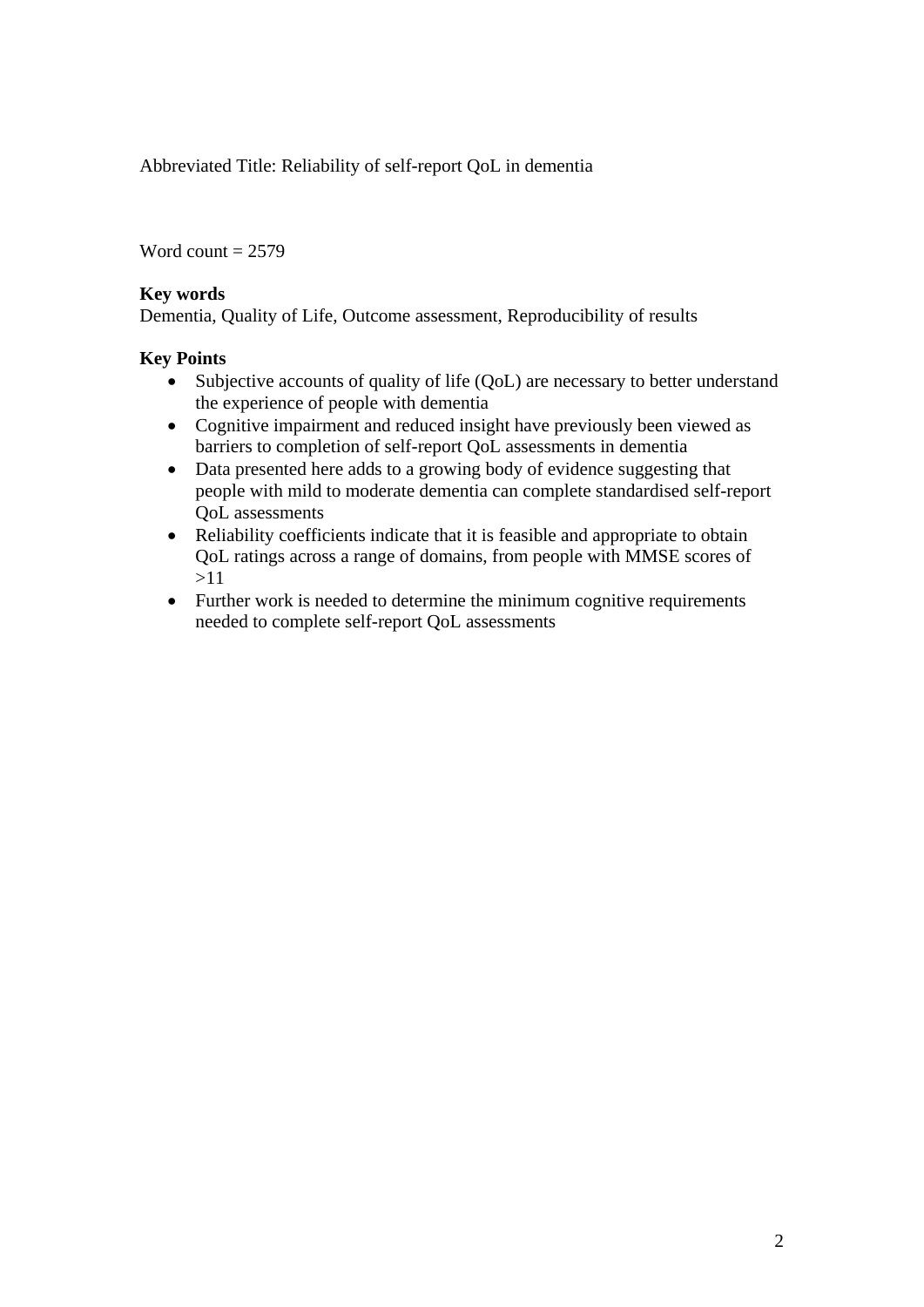**Background** – Cognitive limitations and a lack of insight have been seen as a barrier to self report in quality of life (QoL) assessment of people with dementia. However growing evidence suggests that people with mild to moderate dementia may be able to complete standardised questionnaire items and articulate feelings, providing reliable evaluations of their health and QoL.

**Objective** – To examine the reliability of the item pool of a new measure of selfreport QoL, the Bath Assessment of Subjective Quality of Life in Dementia (BASQID)

**Subjects –** Sixty people with mild to moderate dementia, recruited from a memory clinic.

**Methods** – Participants completed 44 items from an initial draft of the BASQID and 30 completed the items on a second occasion, two weeks later. Item analytic criteria, including item facility, score distributions, tests of internal consistency and reproducibility, were used to reduce the item pool, and the reliability of the reduced pool was examined.

**Results** – Twenty items were removed from the item pool. All retained items had at least moderate test-retest reliability ( $\kappa$  > 0.41), with 13 items displaying good to very good reliability ( $\kappa$ >0.61). These 24 items were internally consistent (alpha = 0.91), and the total score had good two-week test-retest reliability with an intraclass correlation coefficient of 0.82 (0.66 - 0.91).

**Conclusions** – Participants were able to complete items relating to feelings and evaluations of a range of QoL domains. The consistency of responses over a twoweek period suggests that self-report QoL assessments are feasible and appropriate for people with mild to moderate dementia.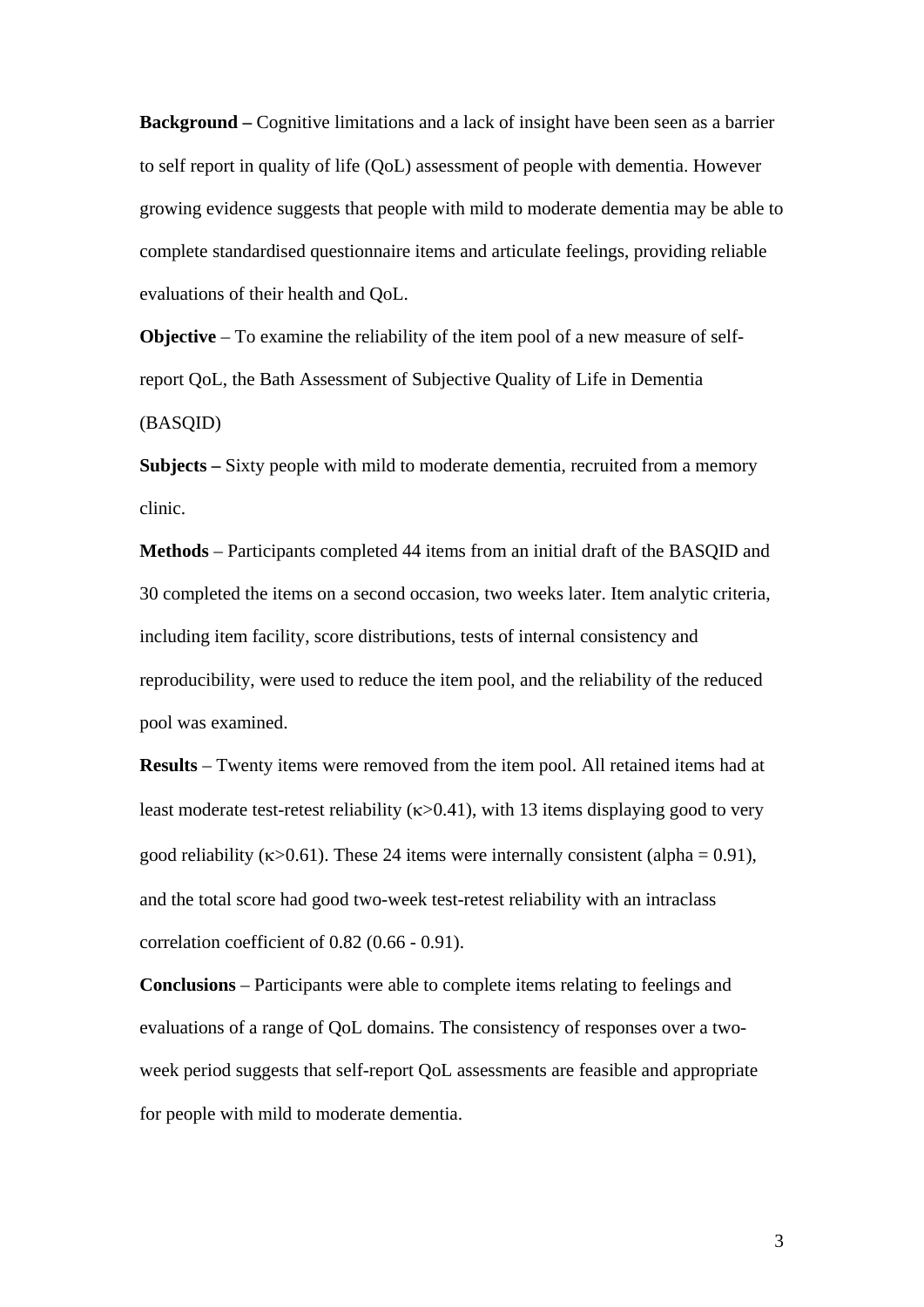#### **Introduction**

Subjective evaluations of QoL by people with dementia may be influenced by their cognitive limitations and may reflect reduced insight, however they represent the best way of understanding the experience of life with dementia. Medical models of QoL have traditionally assumed that the more symptoms present, and the more advanced the disease, the poorer the QoL. However people with chronically limiting conditions often report a high quality of life [1]. Woods [2] suggests that there is an implicit assumption in many studies that increased independent function must be associated with a better QoL. He concludes that if well-being is to be increased through efforts to improve independent function, then there needs to be a better understanding of how the person with dementia cognitively processes these changes. Therefore, an understanding of people's perceptions, behaviours and experiences is needed if the concept of subjective QoL is to be adequately described.

People with dementia may have a range of cognitive and behavioural symptoms that can interfere with their ability to answer QoL questions. Communication, attention, memory and judgement are necessary skills to answer survey questions [3] and these are all cognitive areas that may be impaired in people with dementia. Similarly, altered psychological states such as depression, may impact on QoL assessment particularly when this involves reports about subjective well-being. Katschnig et al. [4] highlight the role of momentary affective states, reality distortion, and poor cognition in the distortion of responses to questions about functioning in social roles, and about material and social living conditions.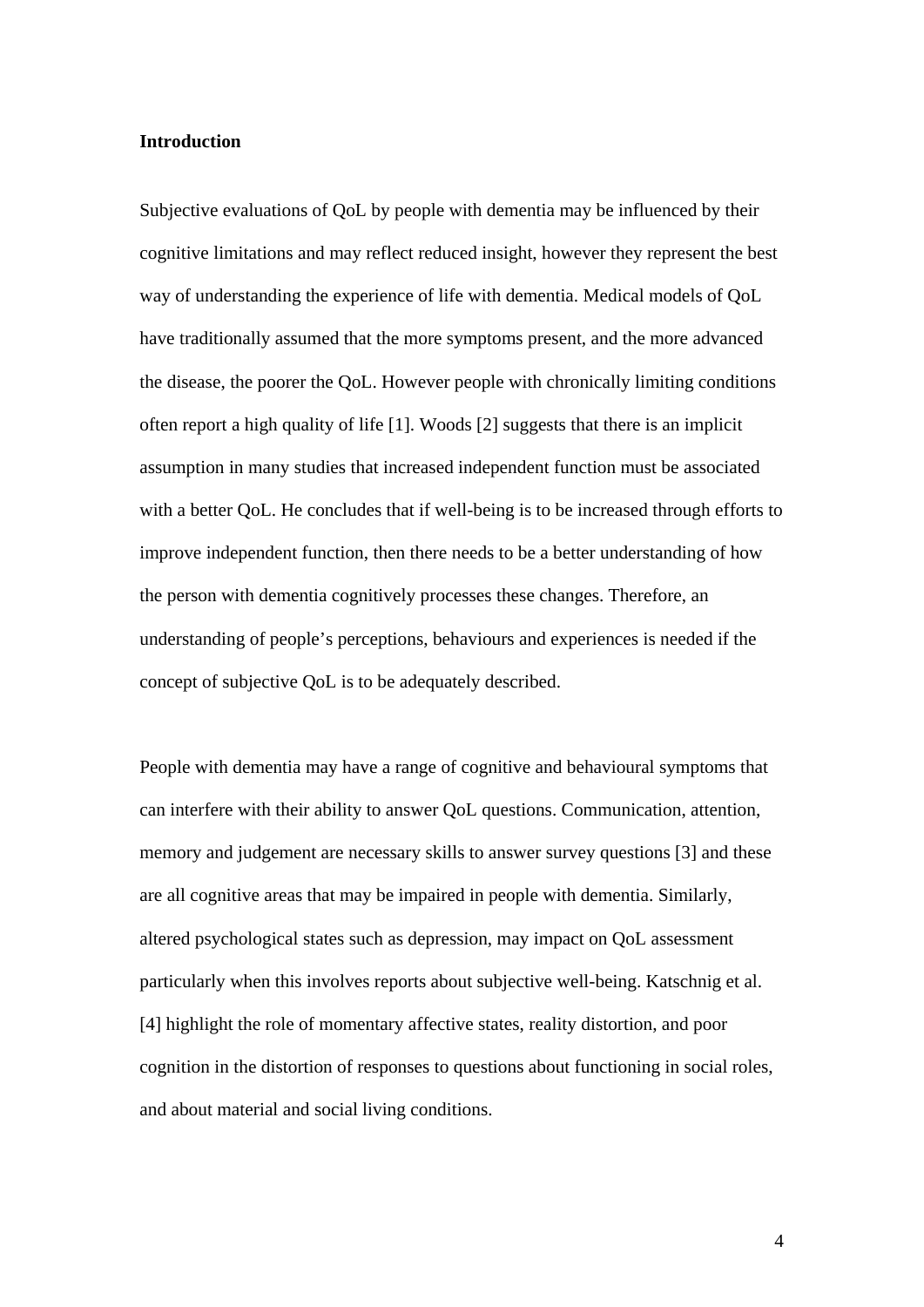A further challenge for the direct assessment of QoL in people with dementia is the apparent lack of insight demonstrated by many individuals. This deficit can relate to awareness of specific memory/cognitive deficits, awareness of global memory/cognitive deficits, awareness of the impact of memory problems/dementia, or awareness of dementia as a whole [5, 6]. Insight varies across domains such as selfcare, memory, health status and language abilities [7, 8]. However Brod et al. [9] suggest that "awareness of feelings may be preserved, even in instances where awareness of cognitive deficits is impaired" (p33). They cite evidence (e.g. [10]) that reports good correlations between patient and proxy measures, such as mood, energy, health and sense of self, alongside poor agreement on measures of memory and functional ability.

There is growing evidence to suggest that people with dementia can respond accurately to questions about QoL [9, 11-16]. Although investigations of cognitively impaired individuals show that proxies consistently rate QoL lower for the patient than they would rate themselves [17, 18], this lack of agreement is not entirely attributable to the level of patient cognitive impairment [19, 20]. Case studies [11] and research [12-15] suggest that mild to moderately cognitively impaired individuals can articulate feelings, concerns and preferences, and provide evaluations of their health and QoL.

More recently, direct assessment of QoL in people with mild to moderate levels of cognitive impairment has been carried out using assessments specifically designed for this purpose. Logsdon et al. [16] administered a 13-item QoL measure (QoL-AD) to 177 people with Alzheimer's disease and showed that the assessment was valid and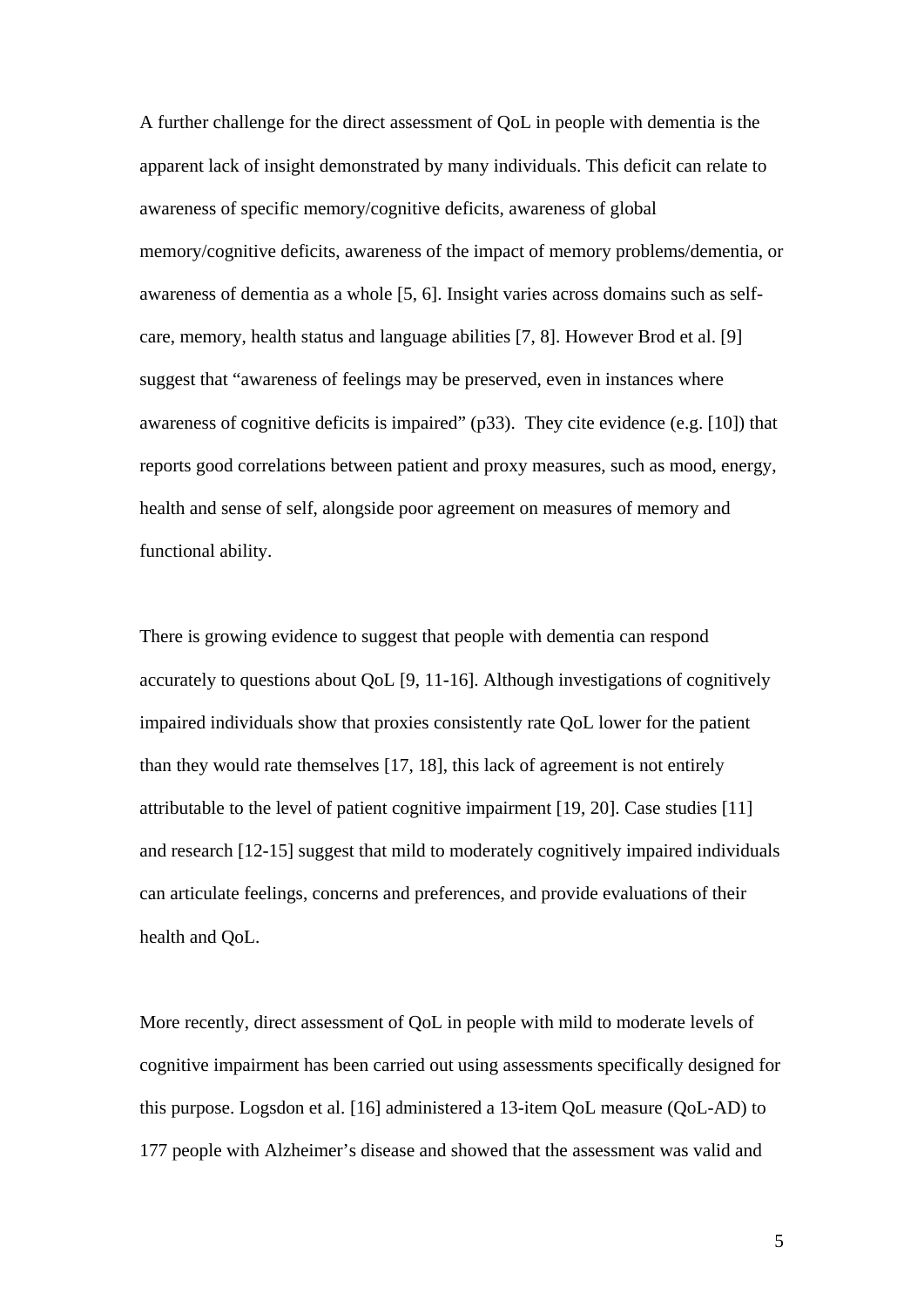reliable for people with mild to moderate levels of cognitive impairment. Of 177 respondents, 155 could complete the assessment. All of those who were unable to complete the QoL-AD had Mini Mental State Examination scores of 10 or below (MMSE; [21]). Similarly the DQoL is a QoL measure [9] that is administered directly to the person with dementia, and contains 29 questions relating to their self-esteem, positive and negative affect, feelings of belonging, and sense of aesthetics. Administering the measure to 99 patients with mild to moderate stage dementia (MMSE>11), Brod et al. found that 95% were able to complete the DQoL and they concluded that "it is feasible to assess directly QoL from most dementia patients with a MMSE score greater than 12" (p34).

This paper reports on the preliminary stages of the development of the Bath Assessment of Subjective Quality of Life in Dementia (BASQID), which is a new measure of self-report QoL designed for use by people with mild to moderate dementia. The properties of the final BASQID measure, including validity and responsiveness to changes in QOL, have been reported elsewhere [22]. This paper focuses on the process of item reduction, where issues of item reliability were explored.

#### **Method**

#### **Design**

A cross-sectional design with a single follow-up was employed. Item-reduction was conducted through field-testing the item pool and application of standard psychometric criteria [23-26].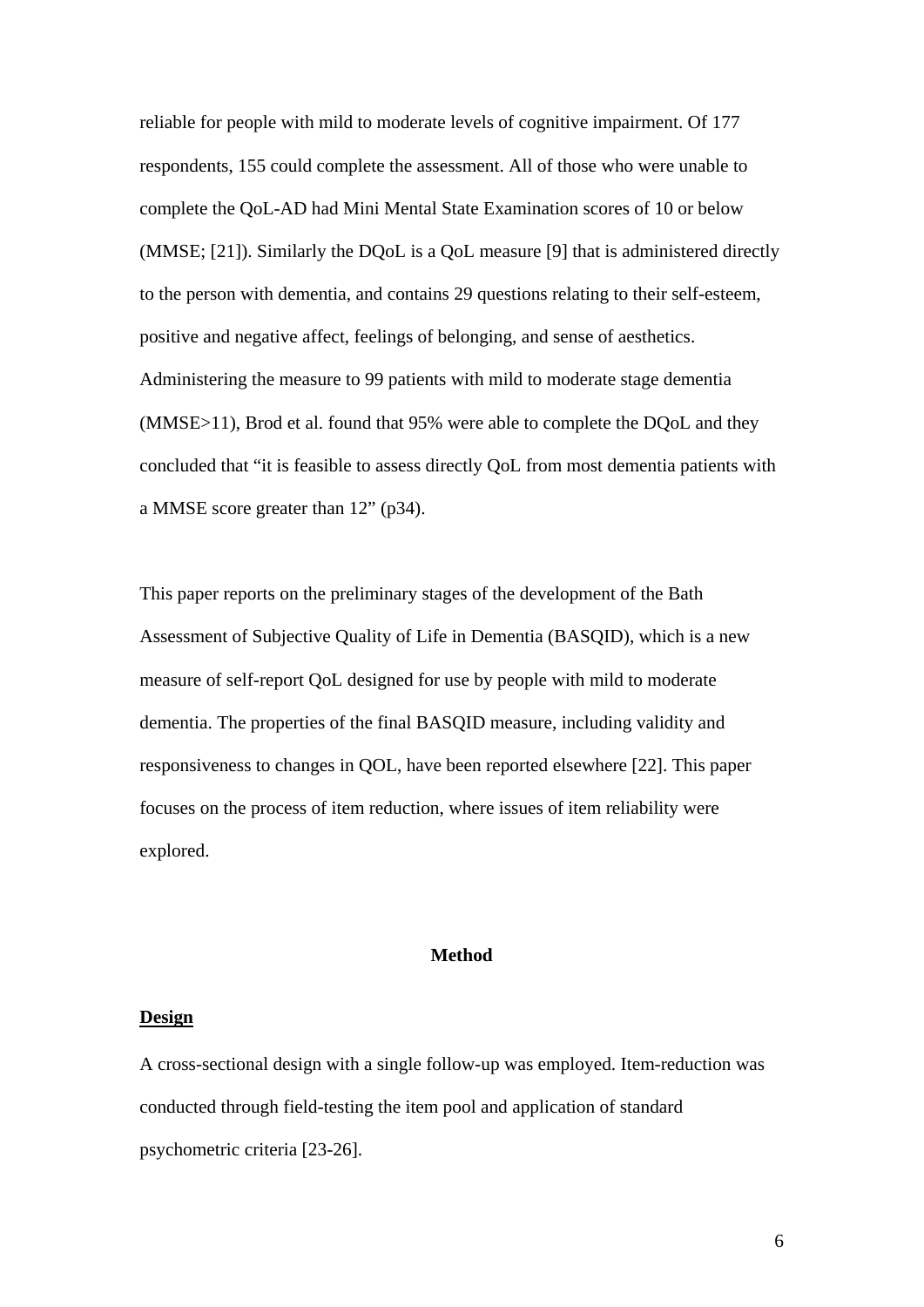#### **Participants**

Sixty people with a diagnosis of dementia according to DSM-IV [27], and a MMSE score of 12 or above, were recruited as consecutive admissions to a memory clinic (see Table 1). Participants were excluded from the study if English was not their first language. A sample size of 60 was sufficient for item analysis, allowing detection of significant correlations (>0.3) between BASQID items. Thirty participants were reassessed two weeks later, to assess temporal stability of BASQID items, as 30 would allow the detection of significant correlations  $(0.7)$  between the two administrations of the measure. This sub-sample was obtained through quota sampling, whereby consecutive participants recruited to the study were invited to undergo a second assessment. This process continued until 30 had been recruited to the retest.

Insert Table 1 here

#### **Materials**

### *BASQID Item Pool*

Through previous in-depth interviews with people with mild to moderate-stage dementia (n=45), a conceptual framework for subjective QoL in dementia was developed which contained nine domains of QoL, reflecting recurrent themes in the interview data (see Table 2). An initial item pool was written so as to include all of the dimensions (facets) of QoL contained within these domains. These items were standardised to conform to two types of question stem and response scale (satisfaction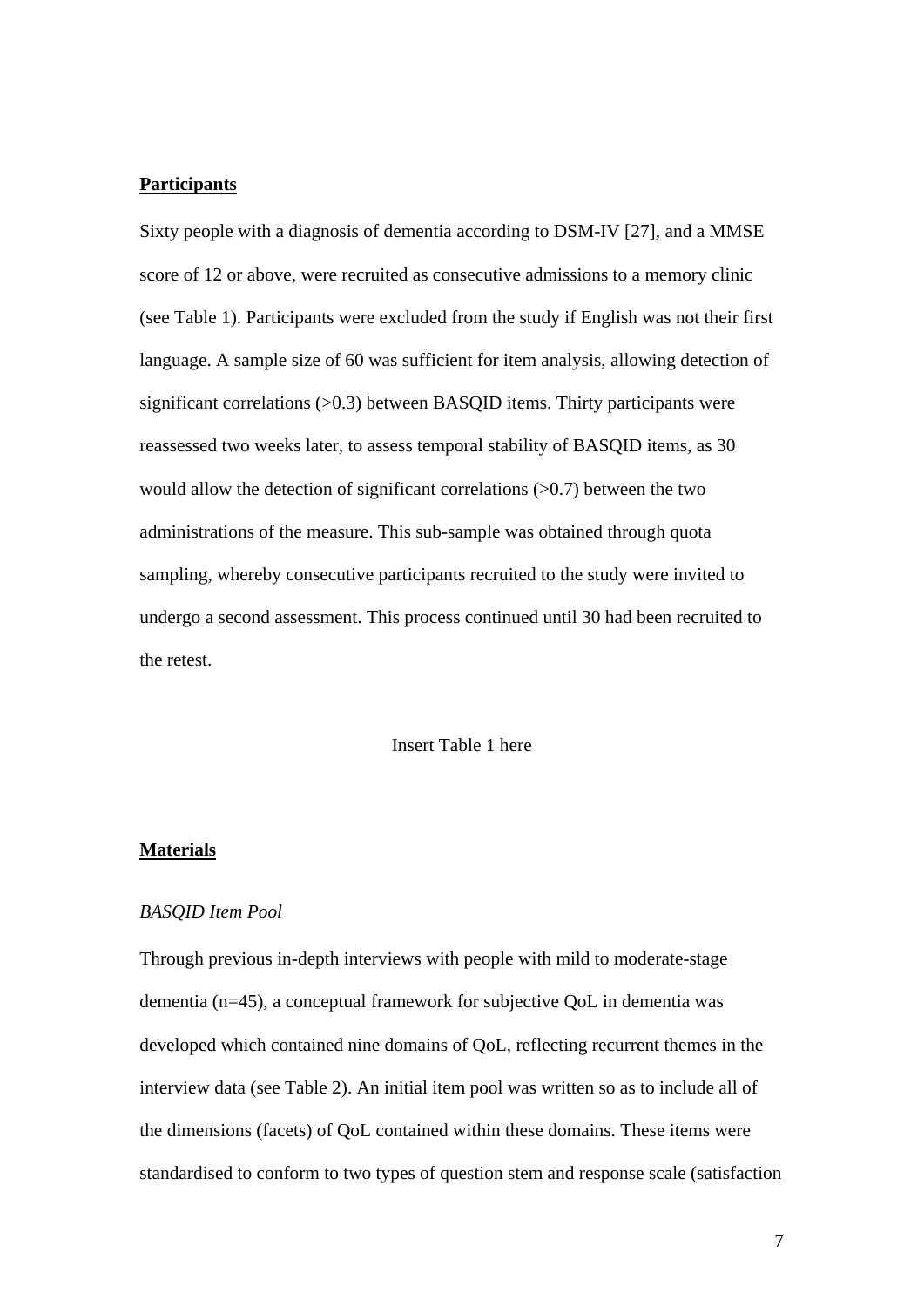and capacity/intensity). Each response scale contained five response options, scored 0-4 where high scores represented good QoL. Questions beginning with the stem 'how satisfied are you…' were given a response scale 'not at all satisfied, a little satisfied, satisfied, very satisfied, extremely satisfied'; items beginning with 'to what extent…' were given a response scale 'not at all, a little, a moderate amount, quite a lot, a great deal'. Each item was written on an individual card 18cm x 6cm, in a large sans serif font (Arial 26pt), and response scales on cards 30cm x 10 cm with the same font. Response scales were set out horizontally, with vertical lines separating scalar points. The scale contained only the words defining each point on the scale, not the scores associated with each response. This item pool was pre-tested, using a simplified version of an item-by-item probing technique [28], on 15 participants in order to investigate problems with language, and item format. Revisions resulted, and a second draft of 44 items was written.

#### Insert Table 2 here

For the field test, an additional item was added to the item pool so that it could be used in analysis of the validity of BASQID items. This global item asked, "How would you rate your overall quality of life?" and was scored on a five-point response scale (very poor/poor/ fair/ good/ very good).

#### **Procedure**

Written informed consent was obtained from all participants. The BASQID item pool was administered to participants either at home or in the memory clinic, depending on the participant's preference. Administration began with the presentation and explanation of the response scale; respondents were asked if they could see the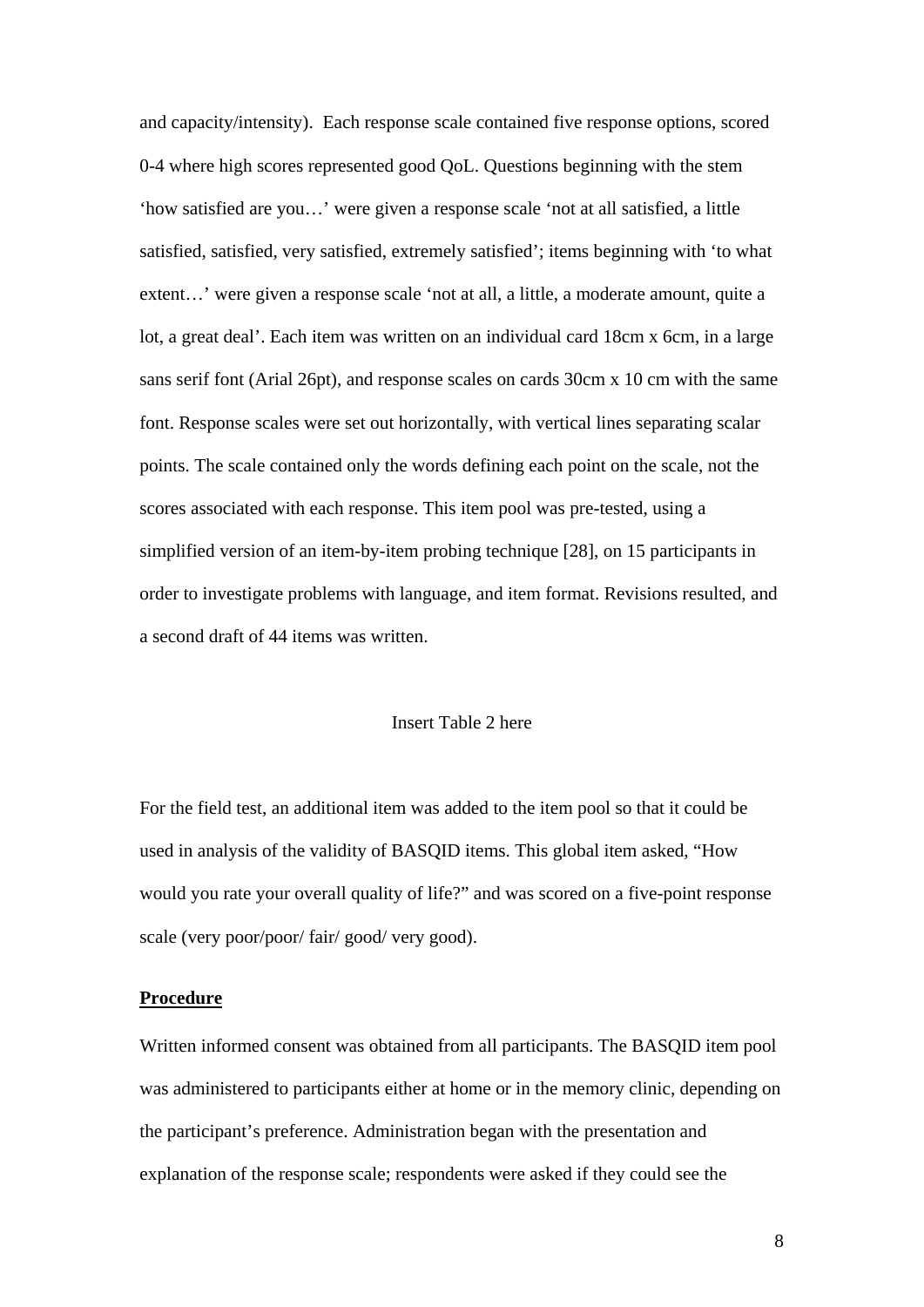response scale clearly, and if they were able read all points on the scale. Questions were then laid one at a time underneath the appropriate response scale, in front of the respondent, and read aloud by the interviewer. The respondent was asked to select an appropriate response, and this was recorded on a standardised interviewer score sheet. Where a respondent encountered difficulties, the interviewer provided limited assistance but did not suggest an appropriate response to a question. The forms of assistance available for use included repetition of questions and response options, clarification of words and phrases (where standardised prompts were available) and provision of reassurance that respondents should answer questions to reflect their own feelings and opinions. Thirty participants were reassessed using the same procedure.

#### **Analysis**

The first analysis phase involved examining the properties of individual items. Response distributions were examined for frequency of endorsement, such that items with two or more adjacent scale points showing an average of less than 10% of the responses were deemed to have frequency problems [25]. Item facility indices were calculated, and a value within one point of the scale anchor values indicated a skewed distribution. Item discrimination was assessed by examining item-total correlations. Item validity was examined through the correlation between each item, and the global QoL question. Spearman's correlations were used throughout, due to the ordinal nature of the data. A correlation coefficient of 0.3 or above, between individual items and total score is evidence of internal consistency [26], and is also a suitable criterion for examining the correlation between individual items and the global rating of QoL. Finally, weighted kappa  $(\kappa)$  was used to assess the test-retest reliability of each item across two-weeks. The strength of agreement between the responses using κ was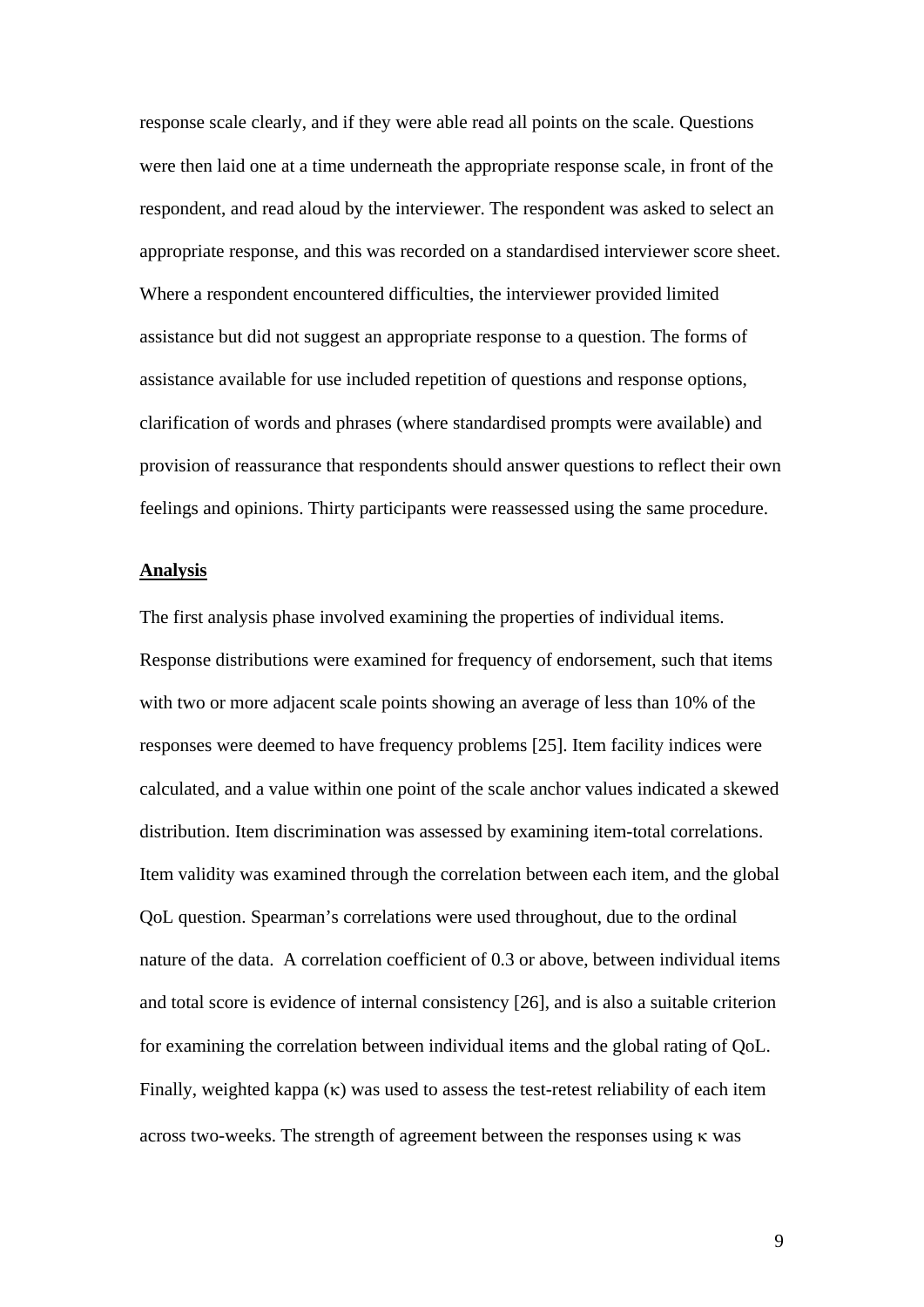defined as poor  $(<0.2$ ), fair  $(0.21-0.4)$ , moderate  $(0.41-0.6)$ , good  $(0.61-0.8)$ , and very good (0.81-1.0) [23].

Items were flagged for possible deletion from the item pool where they had either: an item-total correlation of < 0.30; an item-global QoL correlation of < 0.30; test-retest weighted  $\kappa$  of 0.4 or less; or  $\kappa$  of 0.41-0.60 in conjunction with a poor response distribution (characterised by a failure to meet both the item facility and the response endorsement criteria). Internal consistency of the remaining items was calculated using Cronbach's alpha and item-total correlations, in order to identify whether the items formed a cohesive scale. An intraclass correlation coefficient explored the testretest reliability of summed item scores.

### **Results**

All except one of the participants were able to complete the 44-item pool. Missing data was minimal: question (Q) 20 had the highest level (6.7%), whereas Q25 and Q39 had missing data in 5% of cases. The retest was completed by 29 of the 30 participants.

Item analysis of the BASQID item pool highlighted problems with 20 of the 44 items (shaded rows in Table 3). These items were rejected from the item pool as none of the problems associated with these questions could be corrected through minor alterations to wording, and there were no obvious outliers in the data that may explain their poor performance. Thirteen of these items displayed poor validity, with correlations of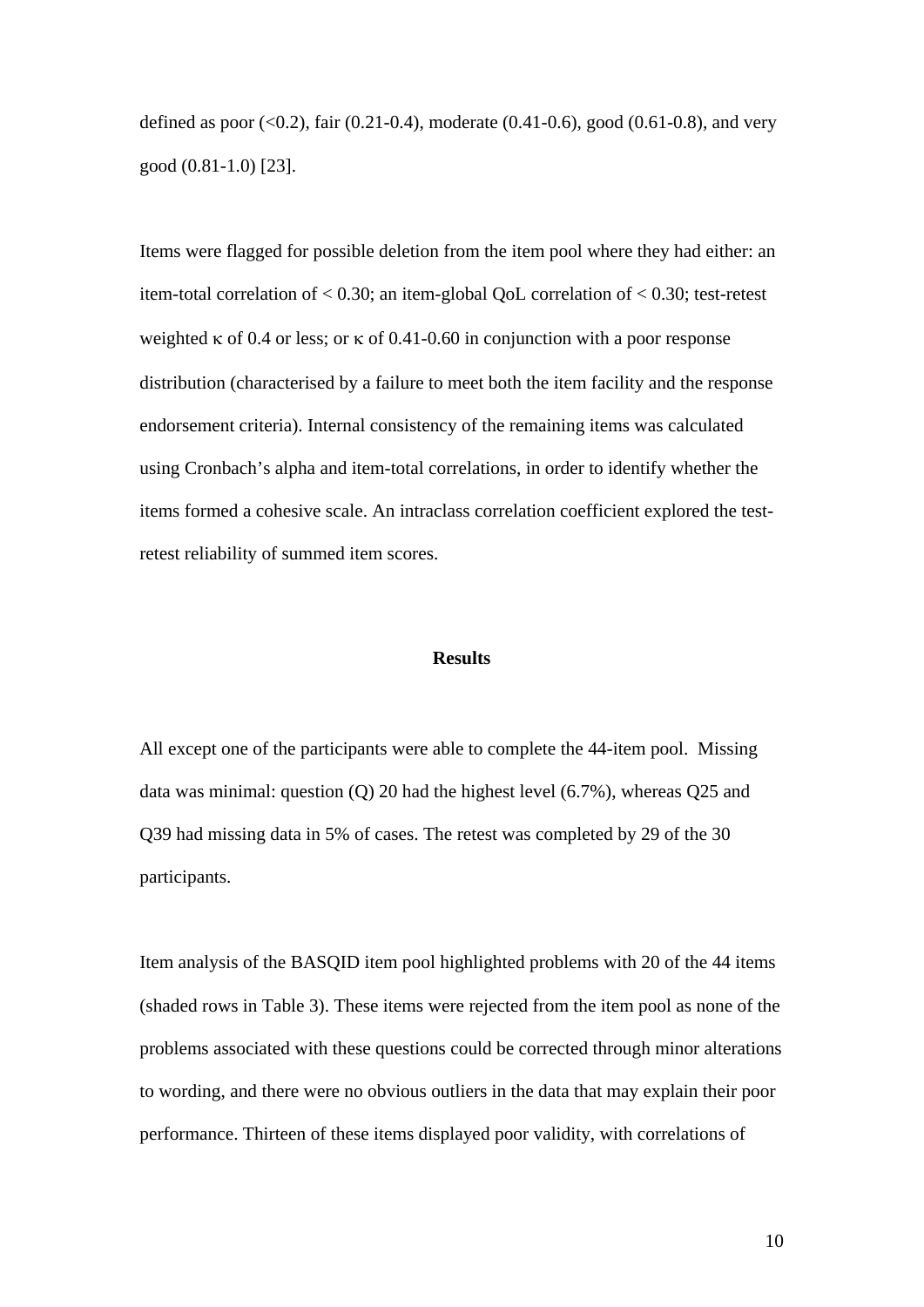< 0.3 with the global QoL question, while five rejected items displayed poor association with other items  $(r<0.3)$ . Only one item  $(Q40)$  from the entire pool displayed poor test-retest reliability (κ<0.4). Nineteen of the 44 items displayed good test-retest reliability with values of κ ranging from 0.61-0.85. Moderate test-retest reliability in conjunction with poor response distributions accounted for the rejection of nine items.

#### Insert Table 3 here

The internal consistency of the reduced item pool (24 items) was excellent, with a Cronbach's coefficient alpha of 0.91 (n=55). All corrected item-total correlations were > 0.3, and alpha could not be improved by omitting any single item. A total score for the scale (0-96) was calculated by summing the scores on individual items. The mean for the total score was  $66.52$  (s.d. = 12.91, range = 35-91, n = 55). Values for 25% and 75% quartiles were 58 and 76 respectively. Analysis of the test–retest reliability of the 24-item scale produced an intraclass correlation coefficient of 0.82  $(n=29; 95\% \text{ CI} = 0.66 - 0.91)$ , indicating good agreement between responses over two weeks. The mean score for Time 1 assessments was  $67.75$  (s.d.  $= 11.36$ , n=29), and Time 2 was 69.35 (s.d.  $= 8.80$ , n=29). The mean difference in scores over two weeks (Time  $1 -$  Time 2) was 1.60 (s.d. = 5.97) with values ranging from  $-18$  to 7. Eight participants obtained the same score on both occasions.

#### **Discussion**

The initial BASQID item pool contained items drawn from nine different domains of QoL incorporating questions on health, social interaction, function, being occupied,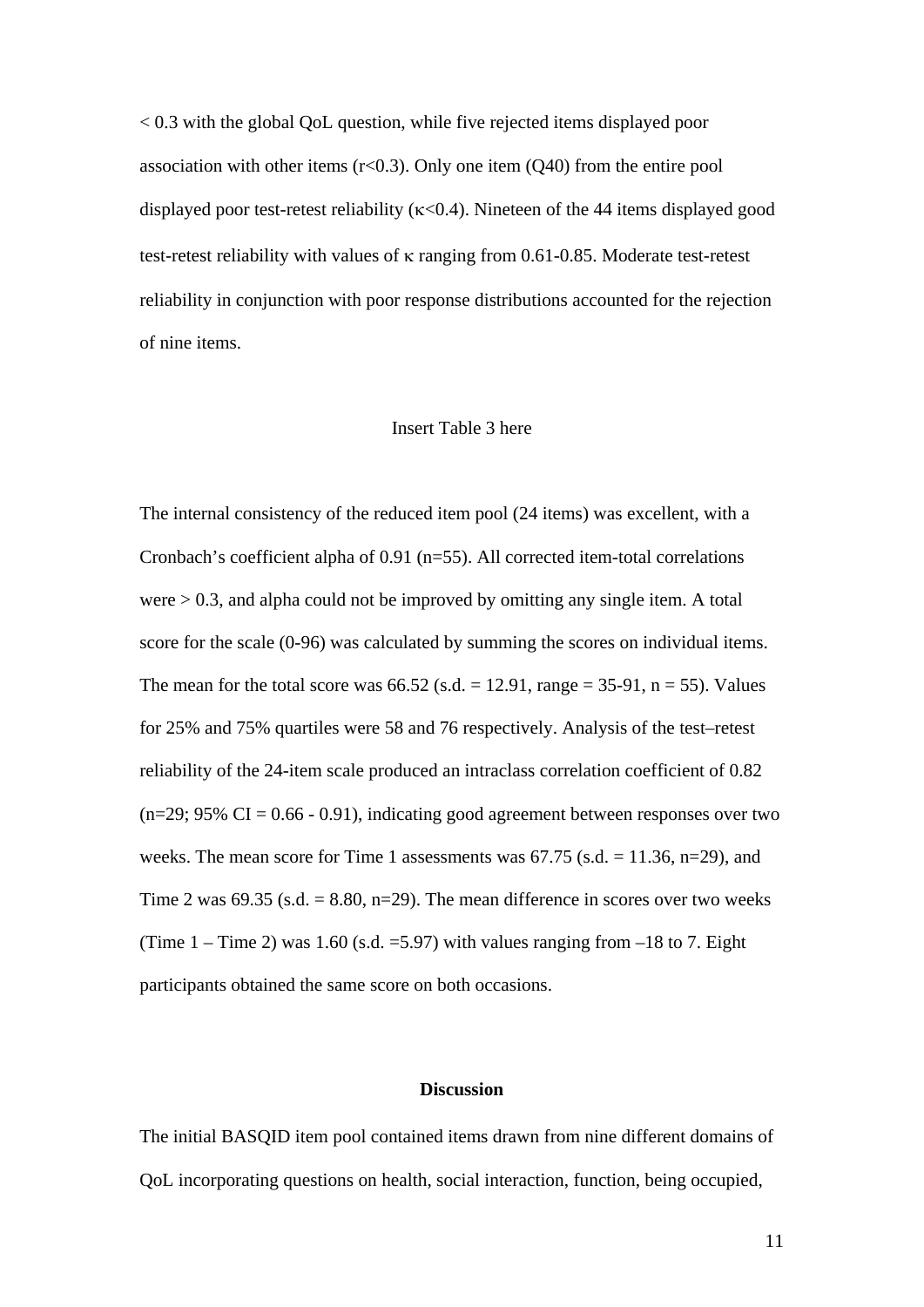energy, sleep, psychological well-being and environment. Questions not only included assessment of 'feelings', as in the DQoL [9], but also included an appraisal of different QoL areas. Framing appraisal items in terms of respondent satisfaction gives an indication as to how changes in function are cognitively processed by individuals [2]. This allows for the possibility that respondents may report higher levels of satisfaction in areas of poor performance, due to a low perceived importance of a QoL domain or the successful use of coping and adaptation [22]. In this way the BASQID differs from measures such as the QoL-AD [16] which typically ask the respondent to rate actual performance. That respondents were able to complete the item pool with minimal missing data supports previous research that suggests people with mild to moderate dementia are able to respond appropriately to QoL questions [14], and express these responses using a standardised response scale [9, 16, 29]. Moreover, the level of test-retest reliability at both item and scale levels over a two week period supports the view that people in the earlier stages of dementia are able to respond consistently to such items [15].

Item analysis of the BASQID item pool reduced the number of items from 44 to 24. Items were rejected from the pool according to several criteria including item facility, item discrimination, response distribution, construct validity, and repeatability. The remaining 24 items form an internally consistent scale with good test-retest reliability over two-weeks. All items within the final item pool display moderate to very good test retest reliability, with 13 items displaying weighted kappa coefficients over 0.6.

Although the group data suggests that standardised QoL assessments can be used in this population, care must be taken when evaluating responses at an individual level. The Scientific Advisory Committee of the Medical Outcomes Trust [24] suggests that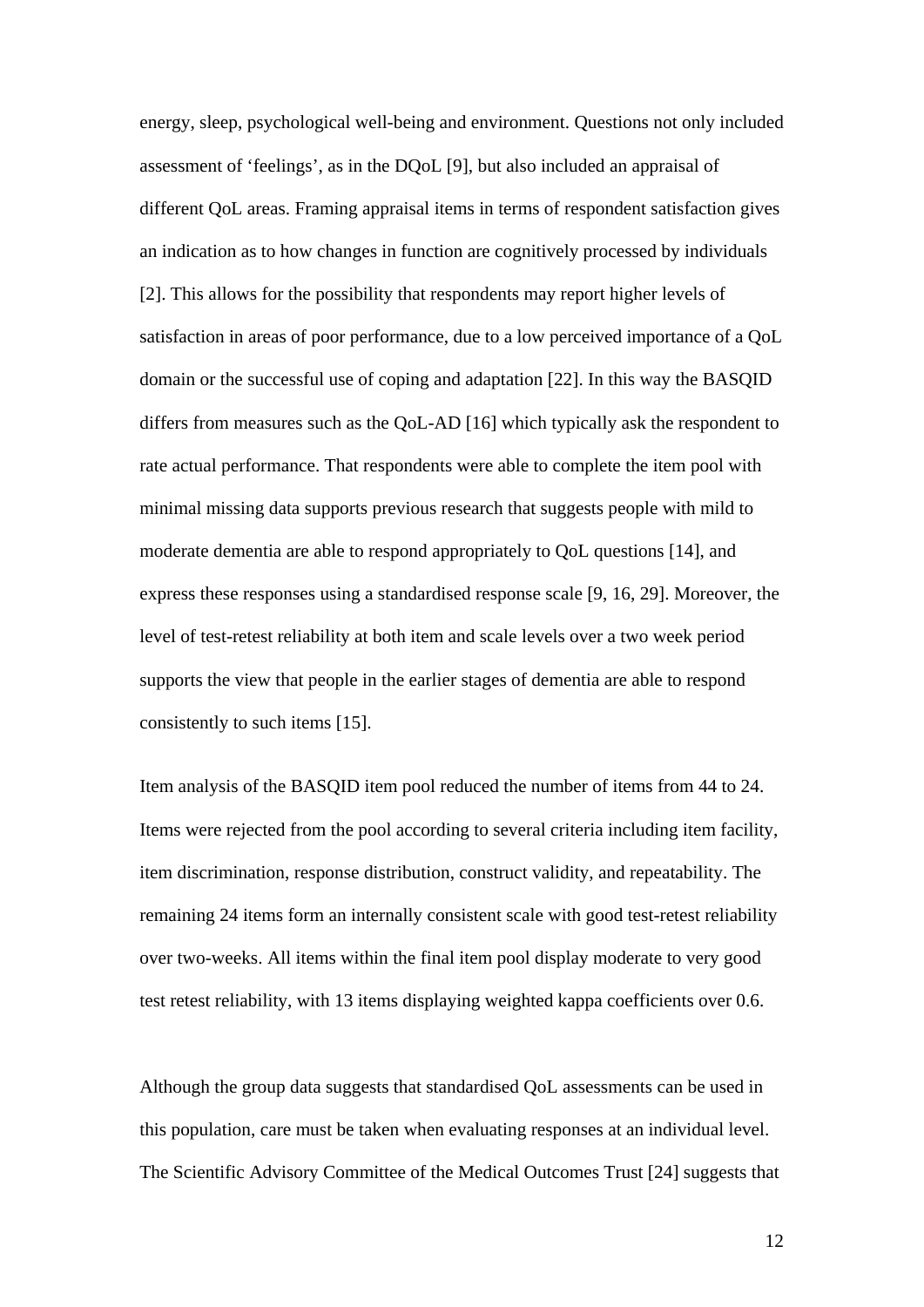for group comparisons a minimum reliability coefficient (reproducibility and internal consistency) of 0.7 is required. As with existing self report measures of QoL in dementia [9, 16, 29] the BASQID items when taken together fulfil this criterion. However to use a measure for individual comparisons, a higher reliability coefficient of 0.9-0.95 is ideal. Reliability coefficients less than 0.9 lead to the potential for wide confidence intervals in relation to an individual's score. Therefore care must be taken with the interpretation and use of individual scores, until more is known about those factors that predict the ability of individuals to reliably complete such measures. Further work is needed to determine the minimum cognitive requirements needed to complete self-report QoL assessments.

However the inevitability of unreliability in certain individual cases should not be used as an argument against self-report in dementia. The data presented here illustrates that self-report measures of QoL such as the BASQID can provide valid, reliable and useful information at the group level, which allows exploration of the subjective experiences of people with dementia. Measurement in all fields is an imprecise science, and error may be introduced through a wide variety of sources, such as position effects, and satisfycing strategies [3, 30], and yet none prohibit measurement in other conditions or situations. As long as developers seek ways of reducing these potential sources of measurement error through careful attention to the wording and format of questionnaires, the cognitive limitations and reduced insight of respondents should not be used as justification for ignoring the perspective of the person with dementia on QoL issues.

## **Conflicts of Interest**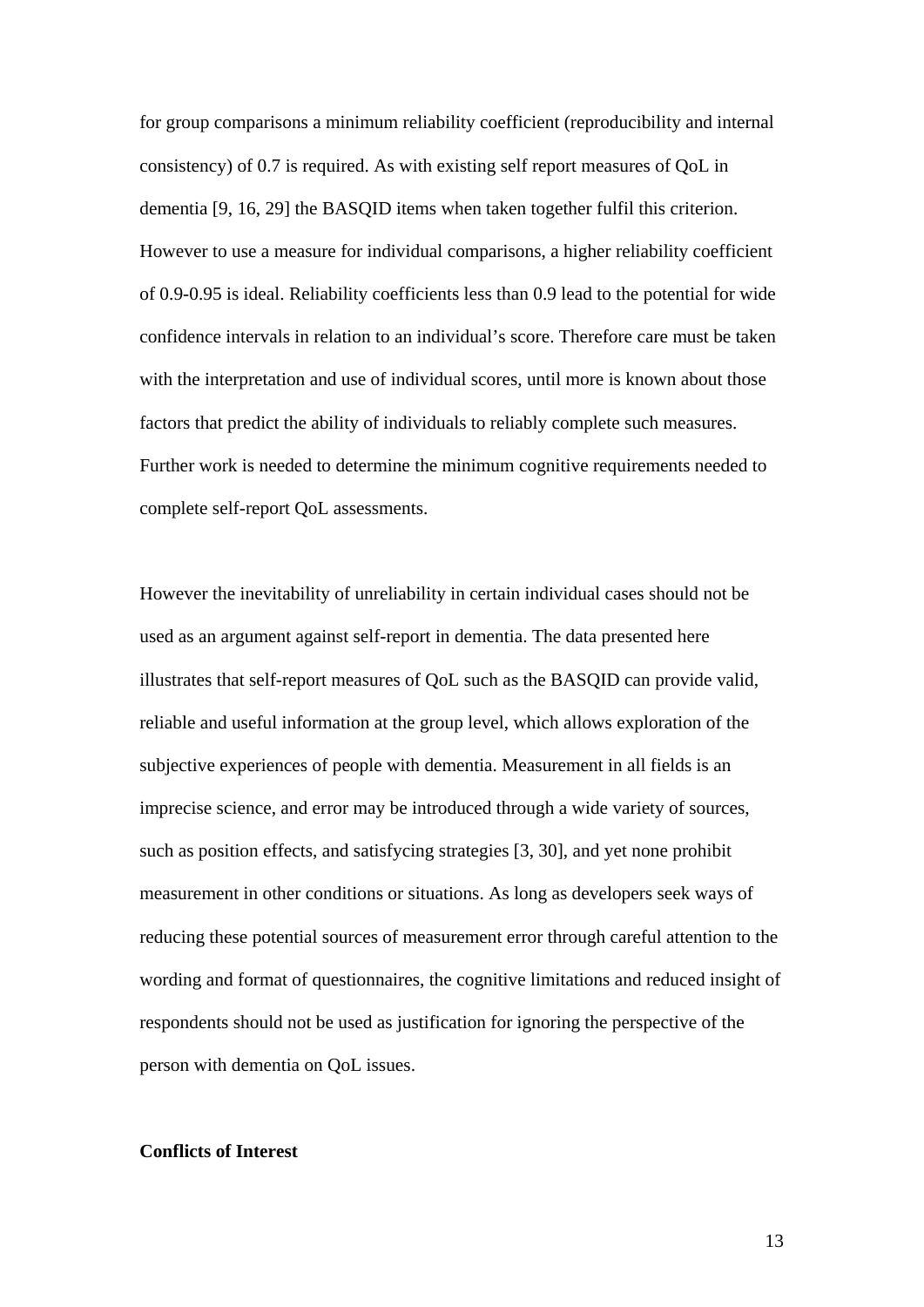None

# **Sources of Research Funding**

Alzheimer's Society, UK

# **Ethical Approval**

The study was approved by the Bath Local Research Ethics Committee (ref

BA147/00-01)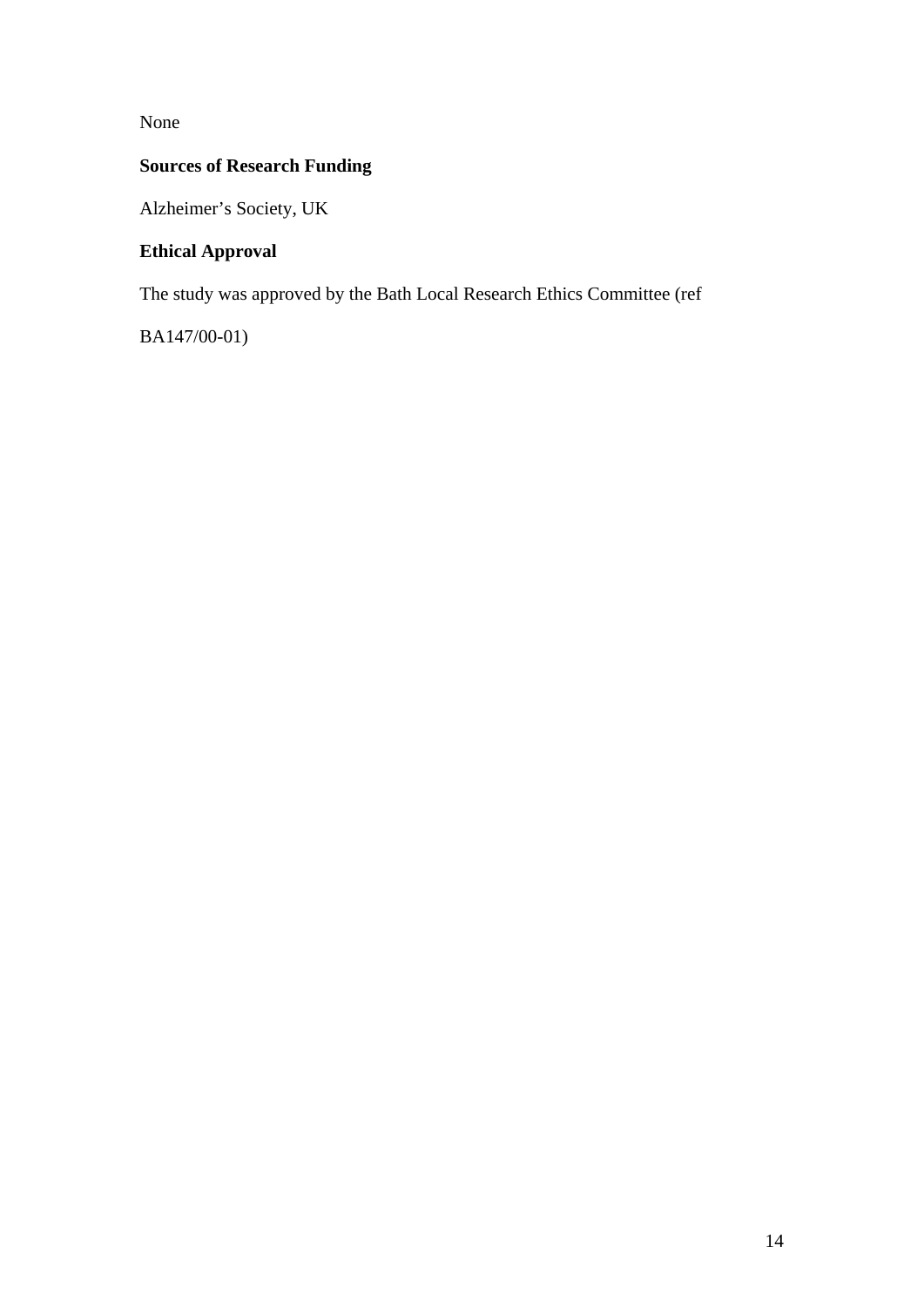#### **References**

- 1. Albrecht GL & Devleiger PJ (1999). The disability paradox: high quality of life against all the odds. *Social Science and Medicine, 48,* 977-988.
- 2. Woods, R. T. (1999). Promoting wellbeing and independence for people with dementia. *International Journal of Geriatric Psychiatry, 14,* 97-109.
- 3. Tourangeau, R., Rips, L. J., & Rasinski, K. (2000). *The psychology of survey response*. Cambridge: Cambridge University Press.
- 4. Katschnig, H., Freeman, H., & Sartorius, N. (1997). *Quality of Life in Mental Disorders*. Chichester: John Wiley.
- 5. Agnew, S. K. & Morris, R. G. (1998). The heterogeneity of anosognosia for memory impairment in Alzheimer's disease: a review of the literature and a proposed model. *Aging and Mental Health, 2,* 7-19.
- 6. Zanetti, O., Vallotti, B., Frisoni, G. B., Geroldi, C., Bianchetti, A., Pasqualetti, P. et al. (1999). Insight in Dementia: When Does It Occur? Evdence for a Nonlinear Relationship Between Insight and Cognitive Status. *Journal of Gerontology, 54B,* 100-106.
- 7. Green J, Goldstein FC, Sirockman BE, & Green RC (1993). Variable awareness of deficits in Alzheimer's disease. *Neuropsychiatry, Neuropsychology and Behavioural Neurology,* 159-165.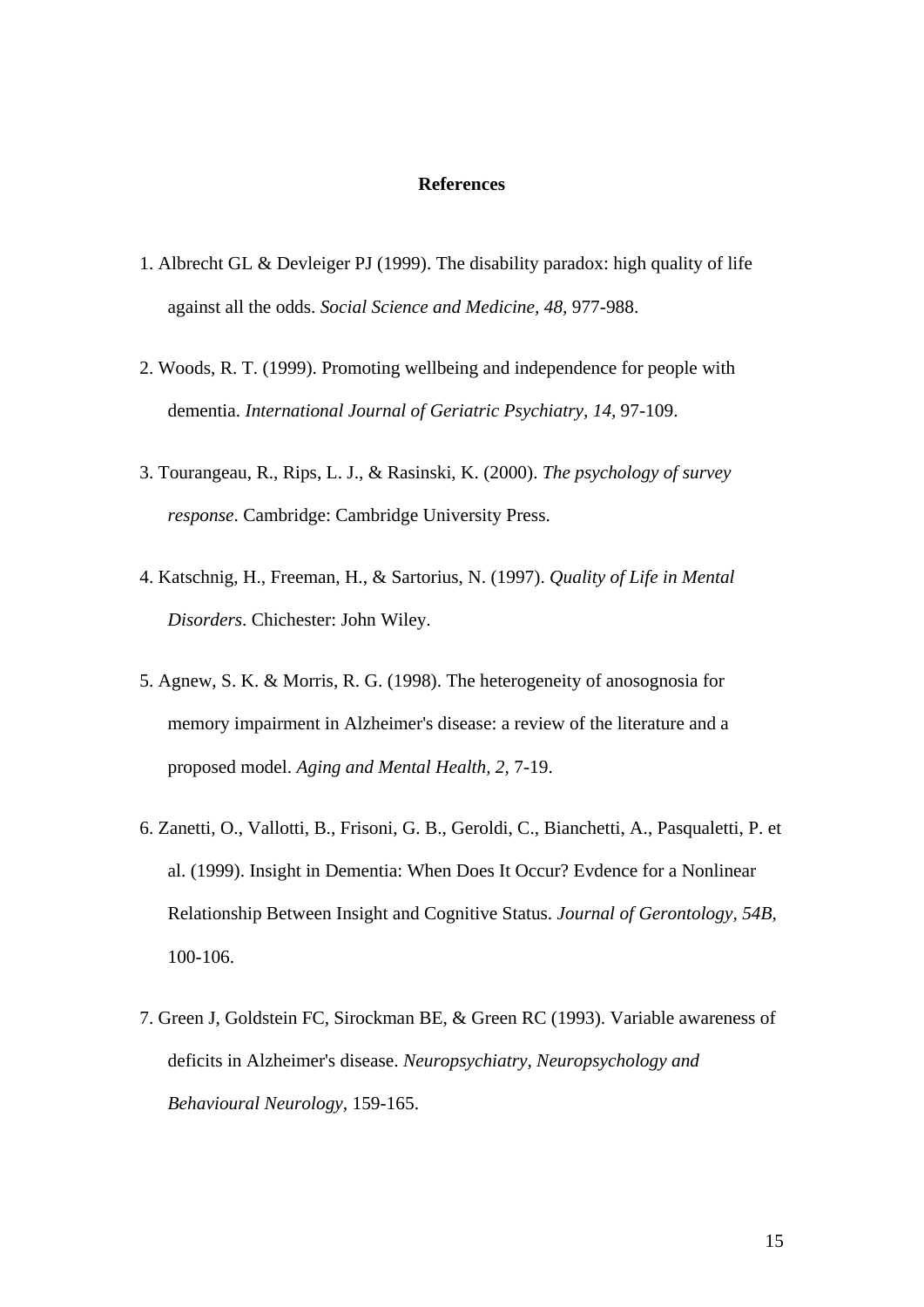- 8. Vasterling JJ, Seltzer B, Foss JW, & Vanderbrook V (1995). Unawareness of deficit in Alzheimer's disease: domain specific differences and disease correlates. *Neuropsychiatry, Neuropsychology and Behavioural Neurology, 8,* 26-32.
- 9. Brod, M., Stewart, A. L., Sands, L., & Walton, P. (1999). Conceptualisation and Measurement of Quality of Life in Dementia: The Dementia Quality of Life Instrument (DQoL). *The Gerontologist, 39,* 25-35.
- 10. Seltzer, B., Vasterling, J. J., Hale, M. A., & Khurana, R. (1995). Unawareness of memory defecit in Alzheimer's disease: relation to mood and other disease variables. *Neuropsychiatry, Neurophysiology and Behavioural Neurology, 8,* 176- 181.
- 11. Cohen, D. & Eisdorfer, C. (1986). *The loss of self*. New York: WW Norton.
- 12. Parmelee PA, Lawton MP, & Katz IR (1989). Psychometric properties of the Geriatric Depression Scale among the institutionalised aged. *Psychological Assessment, 1,* 338.
- 13. McHorney CA (1996). Measuring and monitoring general health status in elderly persons. Practical and methodological issues using the SF-36 Health Survey. *The Gerontologist, 36,* 571-583.
- 14. Mozley, C. G., Huxley, P., Sutcliffe, C., Bagley, H., Burns, H., Challis, D. et al. (1999). 'Not Knowing Where I Am Doesn't Mean I Don't Know What I Like': Cognitive Impairment And Quality Of Life Responses In Elderly People. *International Journal of Geriatric Psychiatry, 14,* 776-783.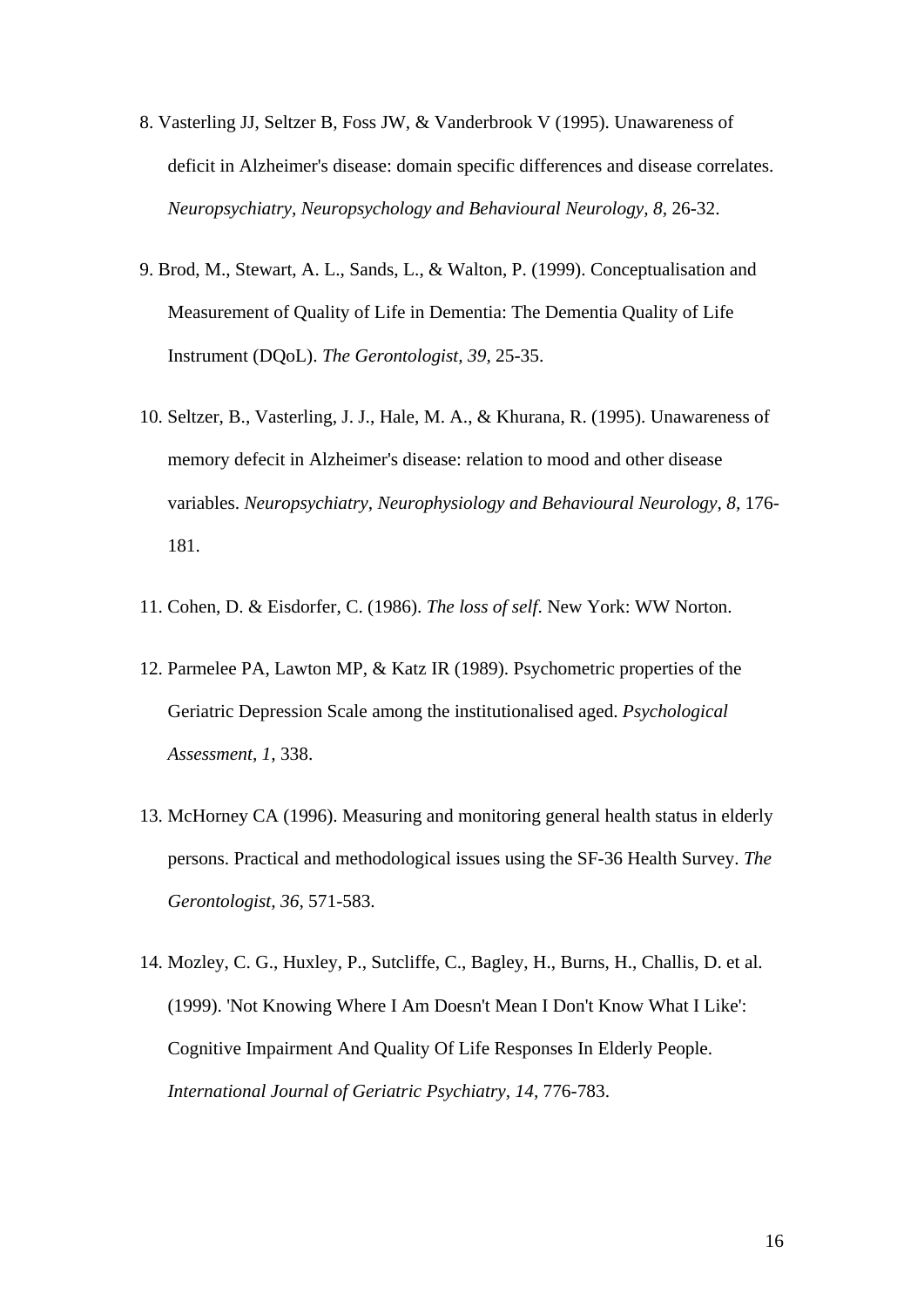- 15. Feinburg LF & Whitlatch CJ (2001). Are persons with cognitive impairment able to state consistent choices? *The Gerontologist, 41,* 374-382.
- 16. Logsdon, R., Gibbons, L. E., McCurry, S. M., & Teri, L. (2002). Assessing Quality of Life in Older Adults With Cognitive Impairment. *Psychosomatic Medicine, 64,* 510-519.
- 17. Logsdon, R., Gibbons, L. E., McCurry, S. M., & Teri, L. (1999). Quality of Life in Alzheimer's Disease: Patient and Caregiver Reports. *Journal of Mental Health and Aging, 5,* 21-31.
- 18. Sanifort F, Becker M, & Diamond R (1996). Judgements of quality of life of individuals with severe mental disorders: Patient self-report versus provider perspectives. *American Journal of Psychiatry, 153,* 497-502.
- 19. Teri, L. & Wagner, A. (1991). Assessment of depression in patients with Alzheimer's disease: Concordance among informants. *Psychlogy and Aging, 6,* 280-285.
- 20. Lukovits, T. & McDaniel, K. (1992). Behavioral disturbance in severe Alzheimer's disease: A comparison of family member and nursing staff reporting. *Journal of the American Geriatric Society, 40,* 891-895.
- 21. Folstein, M. F., Folstein, S. E., & McHugh, P. R. (1975). Mini-Mental State: a practical guide for grading the cognitive state of patients for the clinician. *Journal of Psychiatric Research, 12,* 189-198.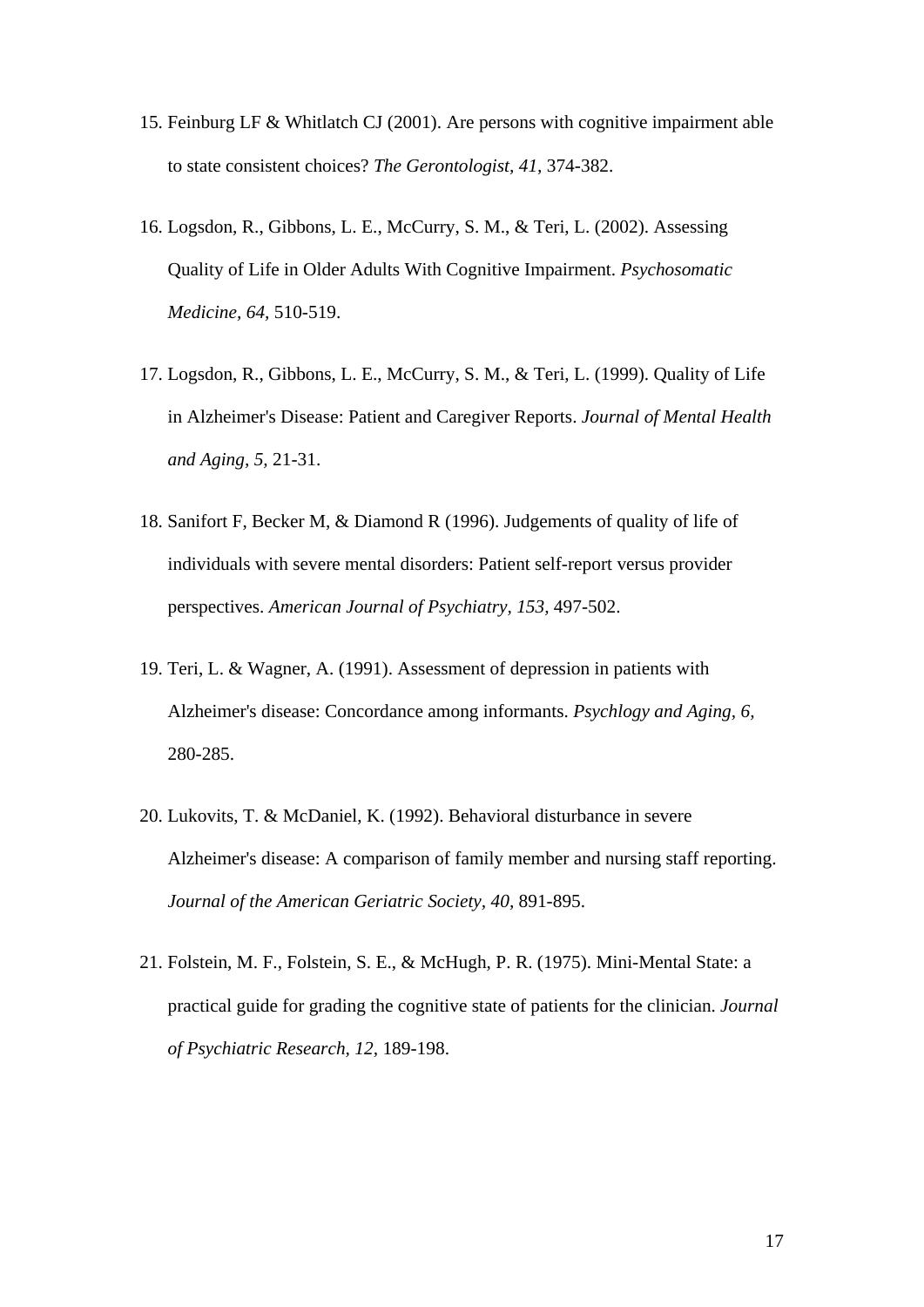- 22. Trigg, R., Skevington, S.M., Jones, R.W. (2006) How can we best assess the quality of life of people with dementia? The Bath Assessment of Subjective Quality of Life in Dementia (BASQID). *Submitted.*
- 23. Landis, J.R. & Koch, G. (1977) The measurement of observer agreement for categorical data. *Biometrics*, *33*, 159-174.
- 24. Scientific Advisory Committee of the Medical Outcomes Trust (2002). Assessing health status and quality of life instruments: Attributes and review criteria. *Quality of Life Research, 11,* 193-205.
- 25. The WHOQOL Group (1998). The World Health Organisation Quality of Life Assessment (WHOQOL): Development and general psychometric properties. *Social Science and Medicine, 46,* 1569-1585.
- 26. Kline, P. (1986). *Handbook of test construction : introduction to psychometric design*. London: Methuen.
- 27. American Psychiatric Association (1994). *Diagnostic and Statistical Manual of Mental Disorders (4th Edn) (DSM-IV)*. Washington DC: APA.
- 28. Sprangers, M. A. G., Cull, A., Groenveld, M., & on behalf of the EORTC Quality of Life Study Group (1998). *EORTC Quality of Life Study Group Guidelines for Developing Questionnaire Modules*. Brussels: EORTC.
- 29. Smith, S. C., Lamping, D. L., Banerjee, S., Harwood, R., Foley, B., Smith, P. et al. (2005). Measurement of health-related quality of life for people with dementia: development of a new instrument (DEMQOL) and an evaluation of current methodology. *Health Technology Assessment, 9*.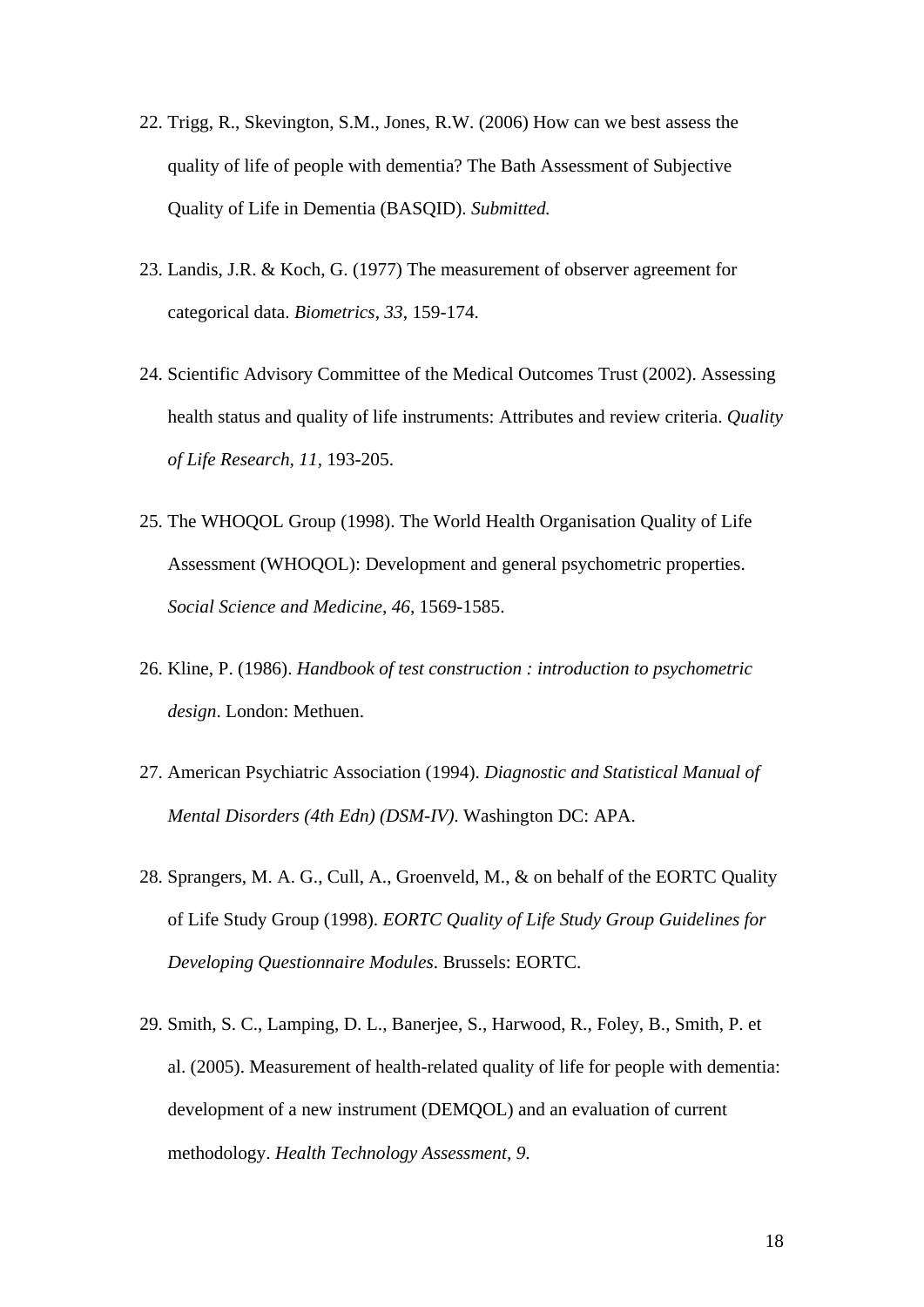30. Streiner, D. L. & Norman, G. R. (1995). *Health measurement scales: a practical guide to their development and use, 2nd Edition*. Oxford: Oxford University Press.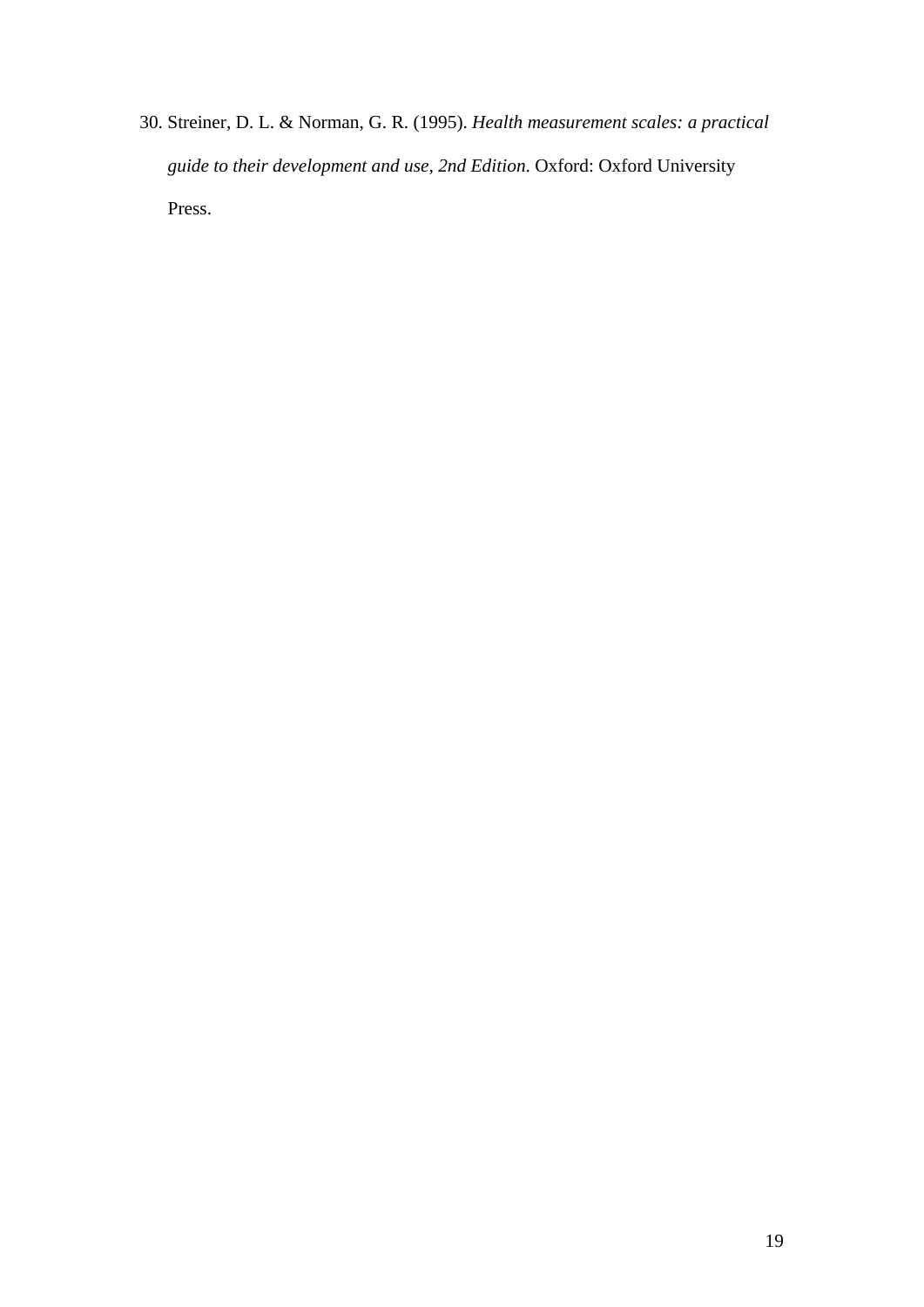# Table 1: Sample characteristics

|             |                     | <b>Total Sample</b> | Test-retest   |  |  |
|-------------|---------------------|---------------------|---------------|--|--|
|             |                     | $(n=60)$            | subsample     |  |  |
|             |                     |                     | $(n=30)$      |  |  |
| Probable    | Alzheimer's / Mixed | 49 (82%)            | 26 (87%)      |  |  |
| diagnosis   | Vascular            | 8(13%)              | $3(10\%)$     |  |  |
|             | Frontotemporal      | 3(5%)               | 1(3%)         |  |  |
|             |                     |                     |               |  |  |
| Cognitive   | MMSE mean (s.d.)    | 18.44 (4.07)        | 19.07 (3.43)  |  |  |
| ability     | MMSE median (range) | 18.00 (12-26)       | 19.50 (12-26) |  |  |
|             |                     |                     |               |  |  |
| Living      | Living alone        | 8(13%)              | $3(10\%)$     |  |  |
| arrangement | Living with spouse  | 45 (75%)            | 24 (80%)      |  |  |
|             | Living with         | 5(8%)               | 2(7%)         |  |  |
|             | relative/other      |                     |               |  |  |
|             | Residential         | 2(3%)               | 1(3%)         |  |  |
|             | accommodation       |                     |               |  |  |
|             |                     |                     |               |  |  |
| <b>Sex</b>  | Male                | 28 (47%)            | 13 (43%)      |  |  |
|             | Female              | 32 (53%)            | 17 (57%)      |  |  |
|             |                     |                     |               |  |  |
| Age         | <65                 |                     | $3(10\%)$     |  |  |
|             | 65-74               | 24 (40%)            | 13 (43%)      |  |  |
|             | 75-84               | 19 (32%)            | 8(27%)        |  |  |
|             | $>85$               | $10(16\%)$          | 6(20%)        |  |  |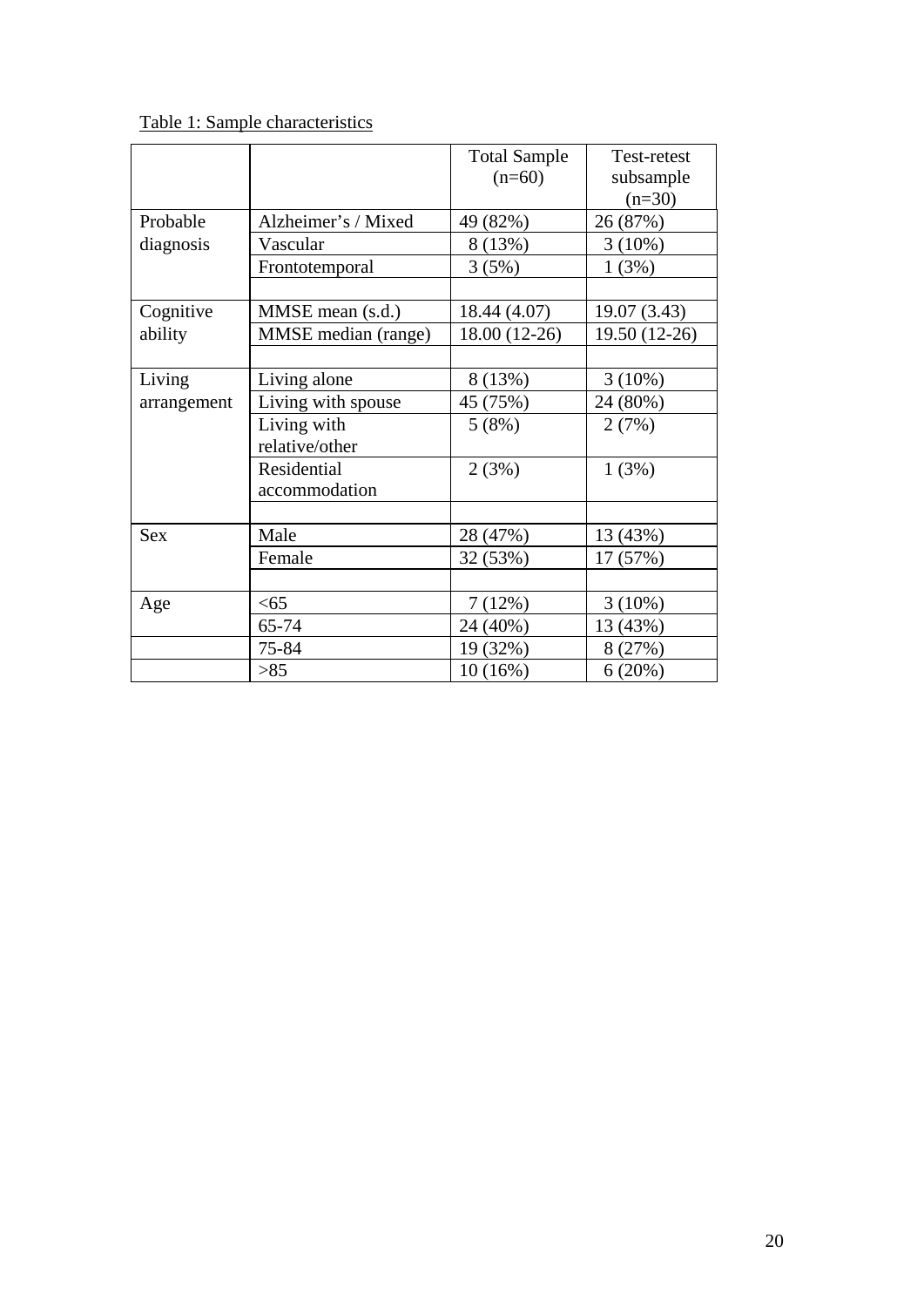Table 2: Quality of Life Domains and Facets

| <b>QoL Domain</b>         | <b>OoL Facet</b>                                 |  |  |  |  |  |  |
|---------------------------|--------------------------------------------------|--|--|--|--|--|--|
| <b>Health</b>             | Satisfaction with physical health                |  |  |  |  |  |  |
|                           | Satisfaction with mental health                  |  |  |  |  |  |  |
|                           | Feelings of pain or discomfort                   |  |  |  |  |  |  |
|                           | Feeling unwell                                   |  |  |  |  |  |  |
| <b>Social interaction</b> | Satisfaction with relationships                  |  |  |  |  |  |  |
|                           | Ability to interact                              |  |  |  |  |  |  |
|                           | Opportunity to interact                          |  |  |  |  |  |  |
|                           | Social confidence                                |  |  |  |  |  |  |
|                           | Satisfaction with treatment by others            |  |  |  |  |  |  |
|                           | Appearance to others                             |  |  |  |  |  |  |
|                           | Satisfaction with role                           |  |  |  |  |  |  |
| <b>Function</b>           | Satisfaction with self care performance          |  |  |  |  |  |  |
|                           | Satisfaction with ADL & IADL performance         |  |  |  |  |  |  |
|                           | Satisfaction with level of independence          |  |  |  |  |  |  |
|                           | Confidence in ability                            |  |  |  |  |  |  |
|                           | Frustration with ability                         |  |  |  |  |  |  |
|                           | Satisfaction with mobility around the home       |  |  |  |  |  |  |
| <b>Mobility</b>           | Satisfaction with community mobility             |  |  |  |  |  |  |
|                           | Availability of transport                        |  |  |  |  |  |  |
|                           | Satisfaction with ability to get out of the home |  |  |  |  |  |  |
|                           | Feelings of restriction                          |  |  |  |  |  |  |
| <b>Being occupied</b>     | Satisfaction with leisure                        |  |  |  |  |  |  |
|                           | Opportunity for leisure                          |  |  |  |  |  |  |
|                           | Meaningful time use                              |  |  |  |  |  |  |
|                           | Boredom                                          |  |  |  |  |  |  |
| <b>Energy</b>             | Bothered by feelings of fatigue                  |  |  |  |  |  |  |
|                           | Satisfaction with motivation / enthusiasm        |  |  |  |  |  |  |
|                           | Satisfaction with activity levels                |  |  |  |  |  |  |
|                           | Satisfaction with energy levels                  |  |  |  |  |  |  |
| <b>Sleep</b>              | Satisfaction with amount of sleep                |  |  |  |  |  |  |
|                           | Bothered by sleep disturbance                    |  |  |  |  |  |  |
| Psychological             | Contentment and happiness                        |  |  |  |  |  |  |
|                           | Depression                                       |  |  |  |  |  |  |
|                           | Anxiety                                          |  |  |  |  |  |  |
|                           | Feeling important                                |  |  |  |  |  |  |
|                           | Feeling useful                                   |  |  |  |  |  |  |
|                           | Feeling in control                               |  |  |  |  |  |  |
| <b>Environment</b>        | Adequacy of home                                 |  |  |  |  |  |  |
|                           | Adequacy of possessions                          |  |  |  |  |  |  |
|                           | Satisfaction with financial status               |  |  |  |  |  |  |
|                           | Availability of support                          |  |  |  |  |  |  |
|                           | Satisfaction with support                        |  |  |  |  |  |  |
|                           | Privacy                                          |  |  |  |  |  |  |
|                           | Feelings of comfort                              |  |  |  |  |  |  |
|                           | Feelings of security                             |  |  |  |  |  |  |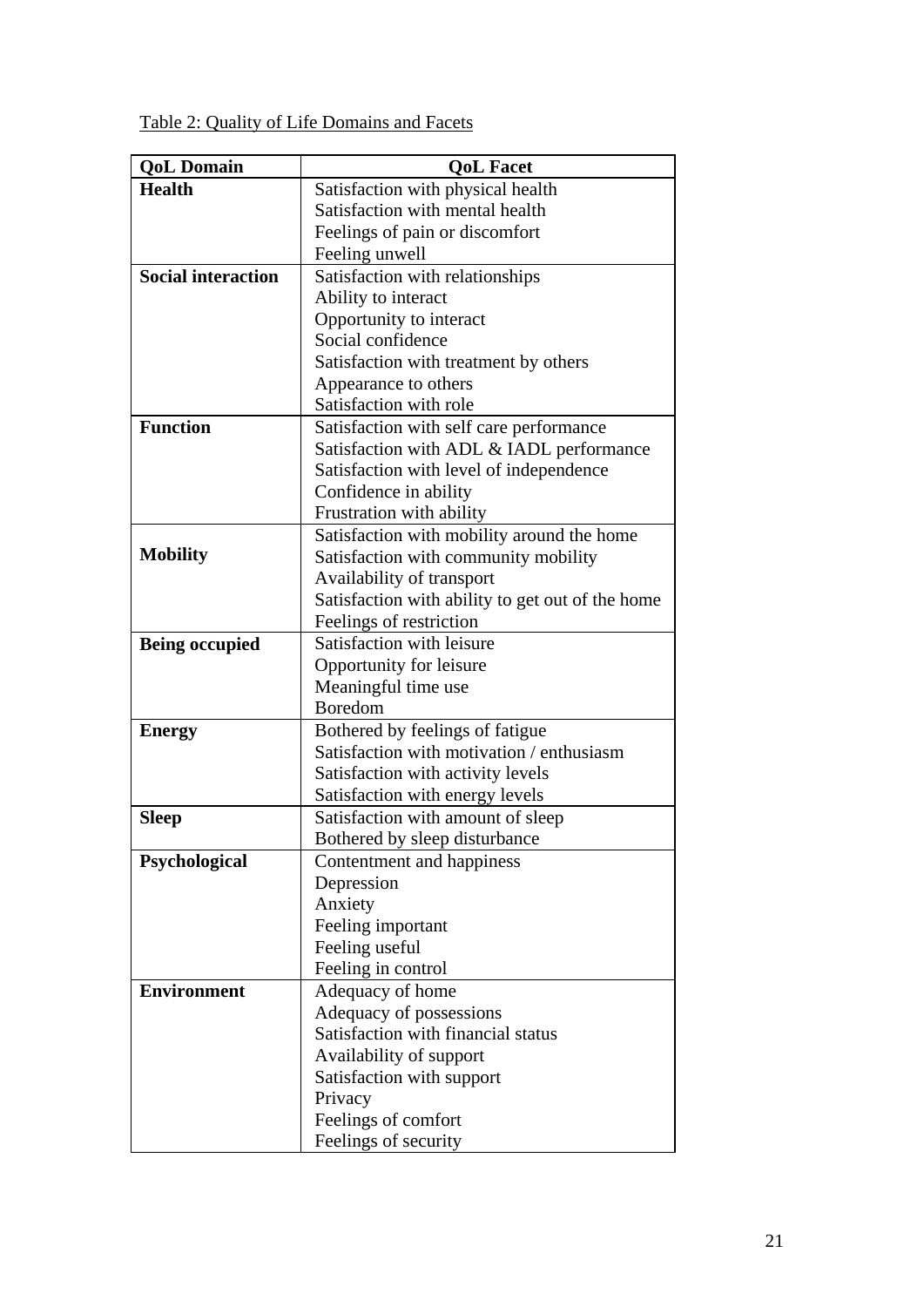| No.            | <b>Item</b>                                                                                           | <b>Valid</b> | <b>Facility</b> | Range                  | Item-             | Item-       | Weighted                  |
|----------------|-------------------------------------------------------------------------------------------------------|--------------|-----------------|------------------------|-------------------|-------------|---------------------------|
|                |                                                                                                       | $\mathbf n$  | index           |                        | total r<br>$n=53$ | global<br>r | Kappa<br>(S.E.)<br>$n=29$ |
| Q <sub>1</sub> | How satisfied are you with<br>your health?                                                            | 60           | 2.83            | $1 - 4^1$              | $.71**$           | $.46**$     | .72(.13)                  |
| Q <sub>2</sub> | How satisfied are you with<br>your memory?                                                            | 60           | 1.72            | $0 - 3$                | $.51**$           | $.33**$     | .85(.12)                  |
| Q <sub>3</sub> | How satisfied are you with<br>your concentration?                                                     | 59           | 2.25            | $1-4$                  | .15               | .11         | .52(.13)                  |
| Q4             | How satisfied are you with<br>your thinking processes?                                                | 60           | 2.00            | $0 - 4$                | $.30*$            | $.27*$      | .61(.11)                  |
| Q <sub>5</sub> | How satisfied are you with<br>your ability to look after<br>yourself?                                 | 60           | 2.50            | $0 - 4$                | $.50**$           | $.29*$      | .73(.11)                  |
| Q <sub>6</sub> | How satisfied are you with<br>your ability to carry out<br>daily activities in the<br>home?           | 60           | 2.45            | $0 - 4^1$              | $.45**$           | .12         | .71(.13)                  |
| Q7             | How satisfied are you with<br>your level of energy?                                                   | 60           | 2.73            | $0 - 41$               | $.67**$           | $.40**$     | .41(.13)                  |
| Q <sub>8</sub> | How satisfied are you with<br>your enthusiasm for doing<br>things?                                    | 60           | 2.45            | $0 - 4^{\overline{1}}$ | $.54**$           | .48**       | .55(.11)                  |
| Q <sub>9</sub> | How satisfied are you with<br>your sleep?                                                             | 60           | 3.02            | $0 - 4^1$              | $.31*$            | .05         | .66(.13)                  |
| Q10            | How satisfied are you with<br>your ability to move<br>around all areas of your<br>home?               | 60           | 3.18            | $0 - 41$               | $.60**$           | $.50**$     | .58(.14)                  |
| Q11            | How satisfied are you with<br>your ability to get out of<br>your home?                                | 59           | 2.91            | $0 - 4$                | $.74**$           | $.41*$      | .47(.12)                  |
| Q12            | How satisfied are you with<br>your ability to move<br>around your local<br>community?                 | 59           | 3.11            | $0 - 4^1$              | $.66**$           | $.27*$      | .52(.13)                  |
| Q13            | How satisfied are you with<br>your ability to travel to<br>places outside of your<br>local community? | 59           | 2.58            | $0 - 4$                | $.39**$           | $-.02$      | .45(.12)                  |
| Q14            | How satisfied are you with<br>the way you usually spend<br>your day?                                  | 59           | 2.76            | $1-4^1$                | $.58**$           | .48**       | .72(.12)                  |
| Q15            | How satisfied are you with<br>your level of<br>independence?                                          | 59           | 2.39            | $0 - 4$                | $.67**$           | $.35**$     | .47(.11)                  |
| Q16            | How satisfied are you with<br>your relationships with<br>people who are close to<br>you?              | 59           | 3.27            | $2 - 4^1$              | $.33*$            | $.28*$      | .61(.18)                  |

Table 3: Criteria for reduction of BASQID item pool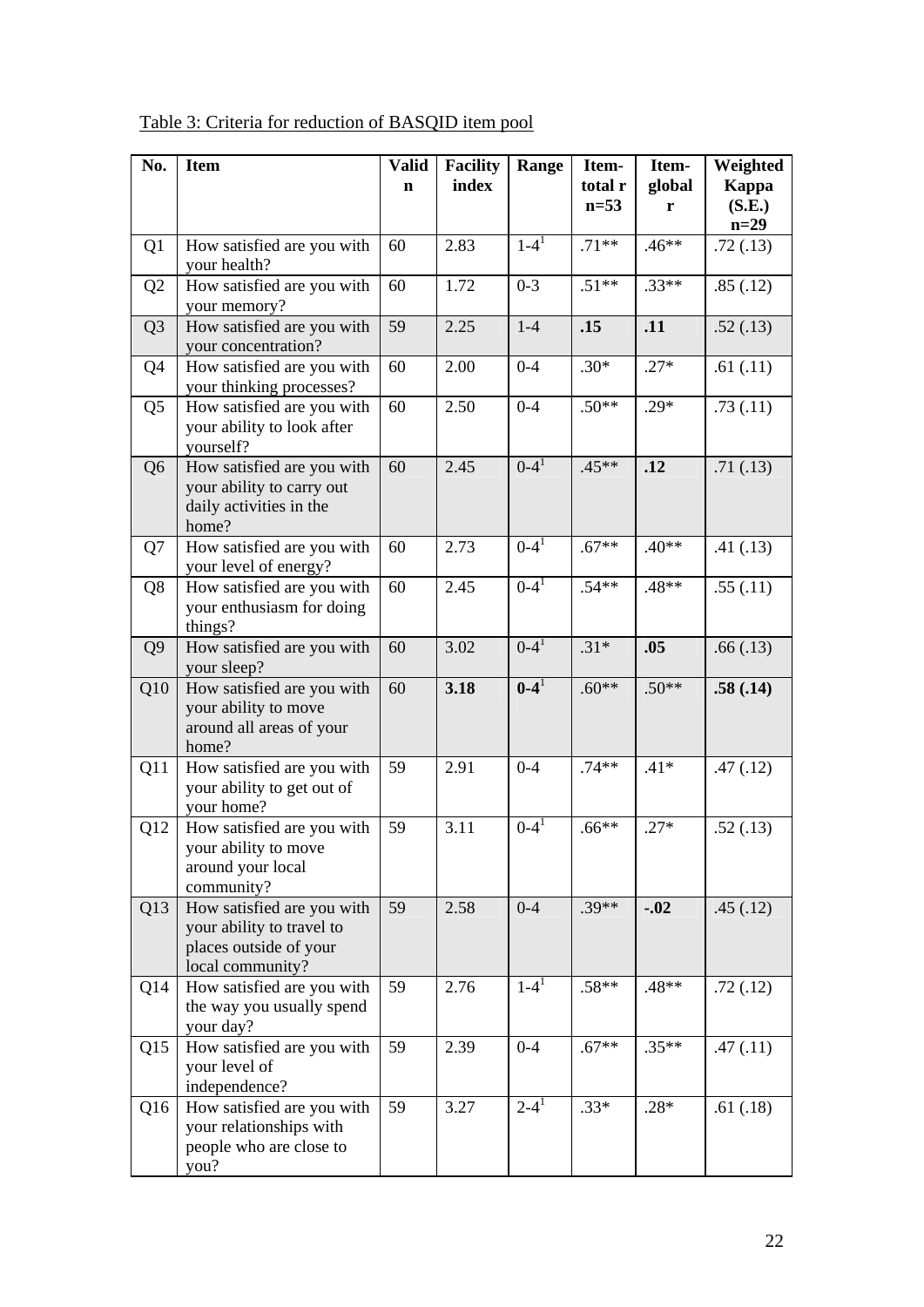| Q17             | How satisfied are you with<br>your ability to talk to other<br>people?                        | 59 | 2.93 | $0 - 4$            | $.57**$  | $.27*$  | .57(.11) |
|-----------------|-----------------------------------------------------------------------------------------------|----|------|--------------------|----------|---------|----------|
| Q18             | How satisfied are you with<br>the way other people treat<br>you?                              | 59 | 3.10 | $1-4$ <sup>1</sup> | .48**    | $.36**$ | .50(.13) |
| Q19             | How satisfied are you with<br>the support you receive<br>from other people?                   | 58 | 3.2  | $2 - 4^1$          | $-.11$   | $-.20$  | .59(.15) |
| Q20             | How satisfied are you with<br>the support you receive<br>from medical and social<br>services? | 56 | 3.21 | $2 - 41$           | $.28*$   | .03     | .42(.13) |
| Q21             | How satisfied are you with<br>the place where you live?                                       | 59 | 3.49 | $2 - 4^1$          | $.27*$   | .03     | .71(.15) |
| Q22             | How satisfied are you with<br>your financial situation?                                       | 59 | 3.08 | $1 - 4^1$          | $.47**$  | .19     | .70(.15) |
| Q23             | To what extent do you<br>suffer from physical<br>discomfort?                                  | 59 | 3.02 | $0 - 4^1$          | $.32*$   | $.31*$  | .64(.12) |
| Q24             | To what extent do you feel<br>unwell?                                                         | 59 | 3.39 | $1 - 4^1$          | $.44**$  | $.33**$ | .71(.12) |
| Q25             | To what extent are you<br>able to do all the activities<br>that you want to?                  | 57 | 2.67 | $0 - 4$            | $.55***$ | $.52**$ | .50(.11) |
| Q26             | To what extent do you<br>have confidence in your<br>ability to do things?                     | 59 | 3.08 | $1 - 4^1$          | $.44**$  | $.31*$  | .53(.13) |
| Q27             | To what extent do you feel<br>frustrated with your ability<br>to do things?                   | 59 | 2.88 | $0 - 4$            | $.43**$  | $.29*$  | .61(.12) |
| Q28             | To what extent do you feel<br>anxious about your ability<br>to do things?                     | 59 | 3.05 | $0 - 41$           | .49**    | .37     | .51(.13) |
| Q29             | To what extent are you<br>bothered by feelings of<br>tiredness and fatigue?                   | 59 | 2.98 | $1 - 4$            | $.42**$  | $.32*$  | .71(.12) |
| Q30             | To what extent are you<br>able to go to the places<br>that you want to?                       | 58 | 2.53 | $0 - 4$            | $.35*$   | .10     | .64(.11) |
| Q31             | To what extent are you<br>able to do things that you<br>enjoy?                                | 59 | 2.76 | $0 - 4^1$          | $.64***$ | $.60**$ | .75(.12) |
| Q <sub>32</sub> | To what extent do you<br>enjoy life?                                                          | 59 | 3.39 | $0 - 4^1$          | $.60**$  | .51     | .59(.15) |
| Q <sub>33</sub> | To what extent do you feel<br>bored?                                                          | 59 | 3.05 | $0 - 4$            | $.53**$  | $.35**$ | .72(.12) |
| Q <sub>34</sub> | To what extent do you feel<br>you are in control of your<br>life?                             | 58 | 2.62 | $0 - 41$           | $.60**$  | $.38**$ | .59(.13) |
| Q <sub>35</sub> | To what extent do you feel<br>you have the choice to do<br>the things that you want to        | 58 | 2.60 | $0 - 4$            | $.53**$  | $.51**$ | .45(.12) |